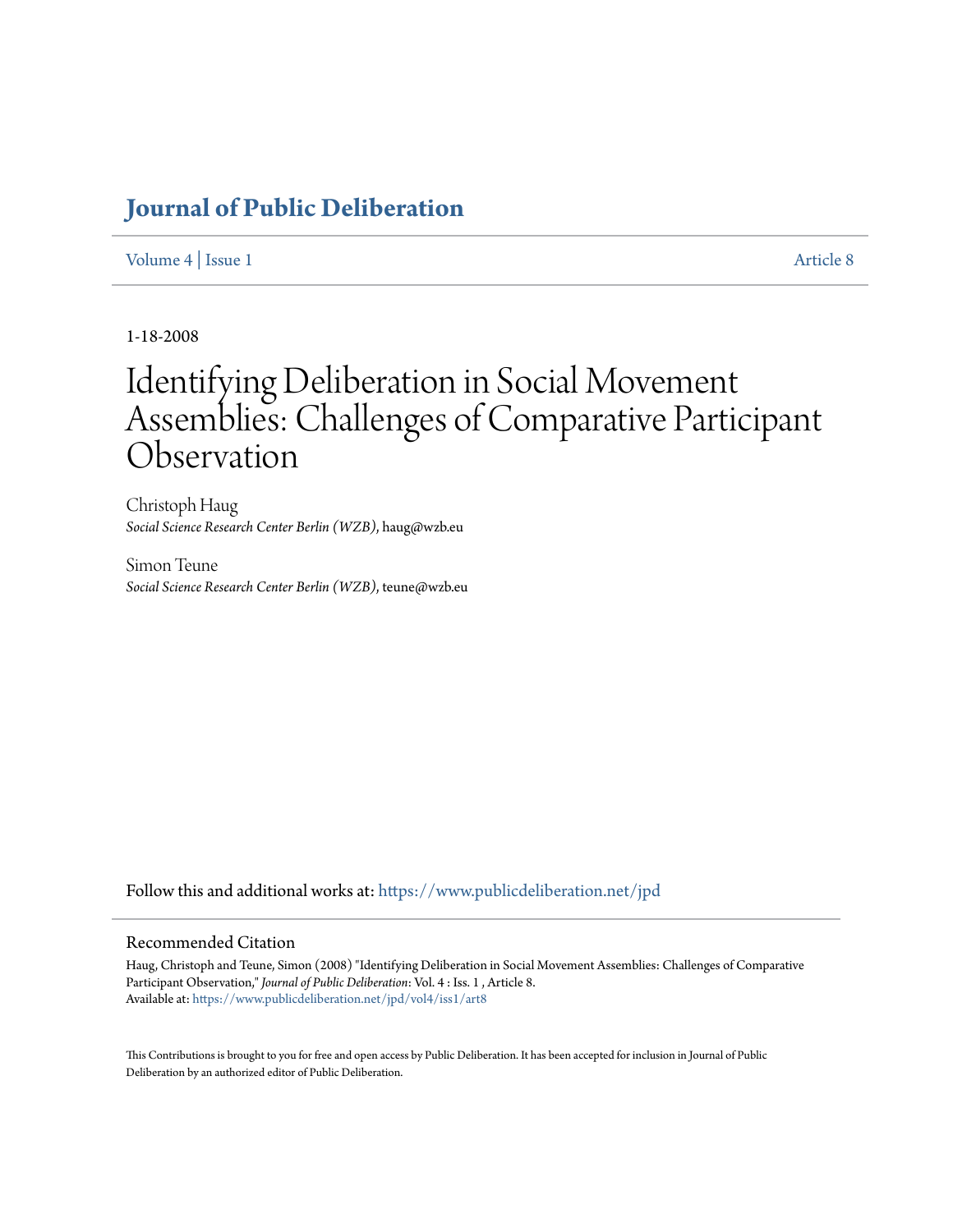Identifying Deliberation in Social Movement Assemblies: Challenges of Comparative Participant Observation

# **Abstract**

Contemporary social movements can serve as a critical case for the empirical study of deliberation. In countless face-to-face meetings activists often discuss long hours before a decision is reached. In this context, we try to analyse the conditions under which deliberation is successfully employed as a method of discursive conflict resolution. As we develop participant observation in a comparative approach we encounter three methodological challenges which this paper addresses. First, we look at some characteristics of the global justice movements, briefly addressing the different settings in which controversial discussions occur. Second, we give a rationale for applying a semi-standardised multi-level participant observation in order to allow the collection of comparable data by various researchers in several countries. Focusing on participant observation on the level of controversial discussions we thirdly conceptualise competitiveness, power, and asymmetry as three theoretical dimensions to identify eight different practices of discourse, one of them being deliberation. We are currently implementing this model for regular observations of group meetings on a local, national and European level. First results should be available in the near future.

# **Keywords**

deliberation, participant observation, discourse, social movements, assembly, comparison

# **Acknowledgements**

We would like to thank Dieter Rucht and Mundo Yang for the many extensive and truly deliberative discussions we had while developing jointly the analytic framework presented here. We are also grateful to the two anonymous reviewers who helped us improve and clarify our thoughts.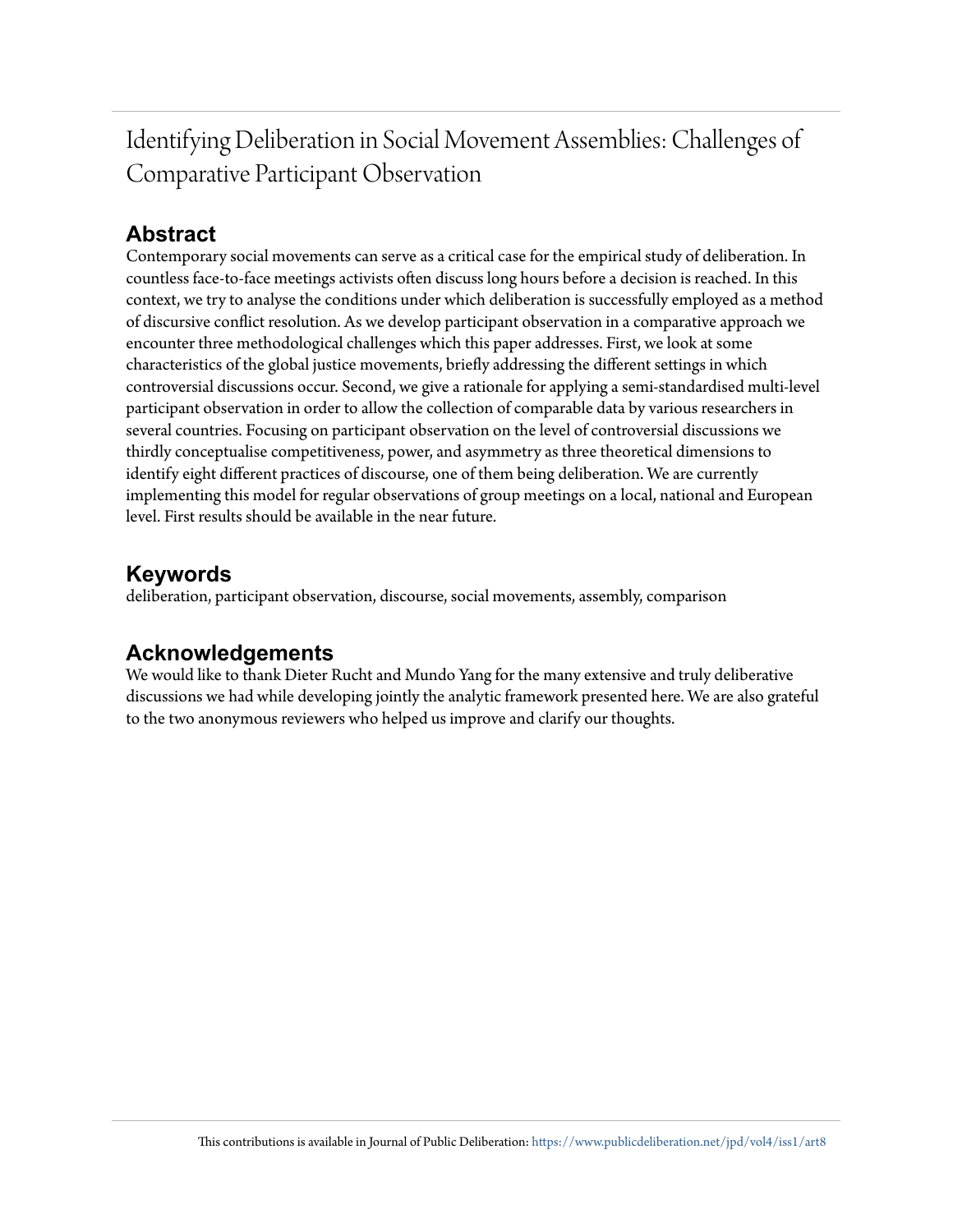# **1. Introduction: Deliberative Democracy and the Global Justice Movement**

Deliberation as symmetric, cooperative problem solving through arguments is on a rising tide in studies of democracy. While being discussed as a normative utopia in the first stages, many empirical studies now search for potentials of deliberation in the real world (Chambers 2003; Ryfe 2005). Major political changes have contributed to this trend. Liberal representative democracy as the predominant model of western politics has long been criticised for in fact being a "polyarchy" (Dahl 1971). Since the 1990's political and social changes fuelled this criticism and representative democracies increasingly suffer from a lack of citizen's participation. Throughout the western world, formal political organisations like parties and trade unions continue to suffer dwindling membership. Voter participation decreases or stagnates (Norris 2002). Additionally, economic globalisation undermines democratic control through the nation state (Brand et al. 2000: 74ff).

In the context of such developments, deliberative democracy has become an appealing idea, since it places a participatory process of opinion formation and the quality of public discourse, not formal voting procedures, in the heart of democracy (Chambers 2003: 307). However, it is disputed whether deliberation is the only democratic form of discourse. Some authors claim that protest, partisan movements and political struggle challenge the idea of deliberation (Sanders 1997; Snyder 2003; Young 2001) and that consensus – which is the normative aim of deliberation – may not always be the most democratic method to take decisions (Mansbridge 2003). Others have argued that the cooperative design of deliberative politics disguises the true struggles which are necessarily at the core of 'the political' (Mouffe 1996). Furthermore, research in small-groups has shown that deliberation is "hard work" (Holt 1993, 1999) and that equality amongst discussants is hard to achieve even within groups which explicitly reject hierarchies (e.g. Gastil 1993a).

Of course, these problems should be taken seriously, but the basic notion of deliberation is still worth considering: Using arguments to influence collective decision-making rather than sanctions that are based on economical or physical force does have a democratic effect. This idea bears great potential in view of the above mentioned crisis of real existing democracy. The international research project "Democracy in Europe and the Mobilization of Society" (DEMOS) conducted in six European countries, in which the authors of this paper are actively involved, combines the emphasis on discourse in democratic theory with research

1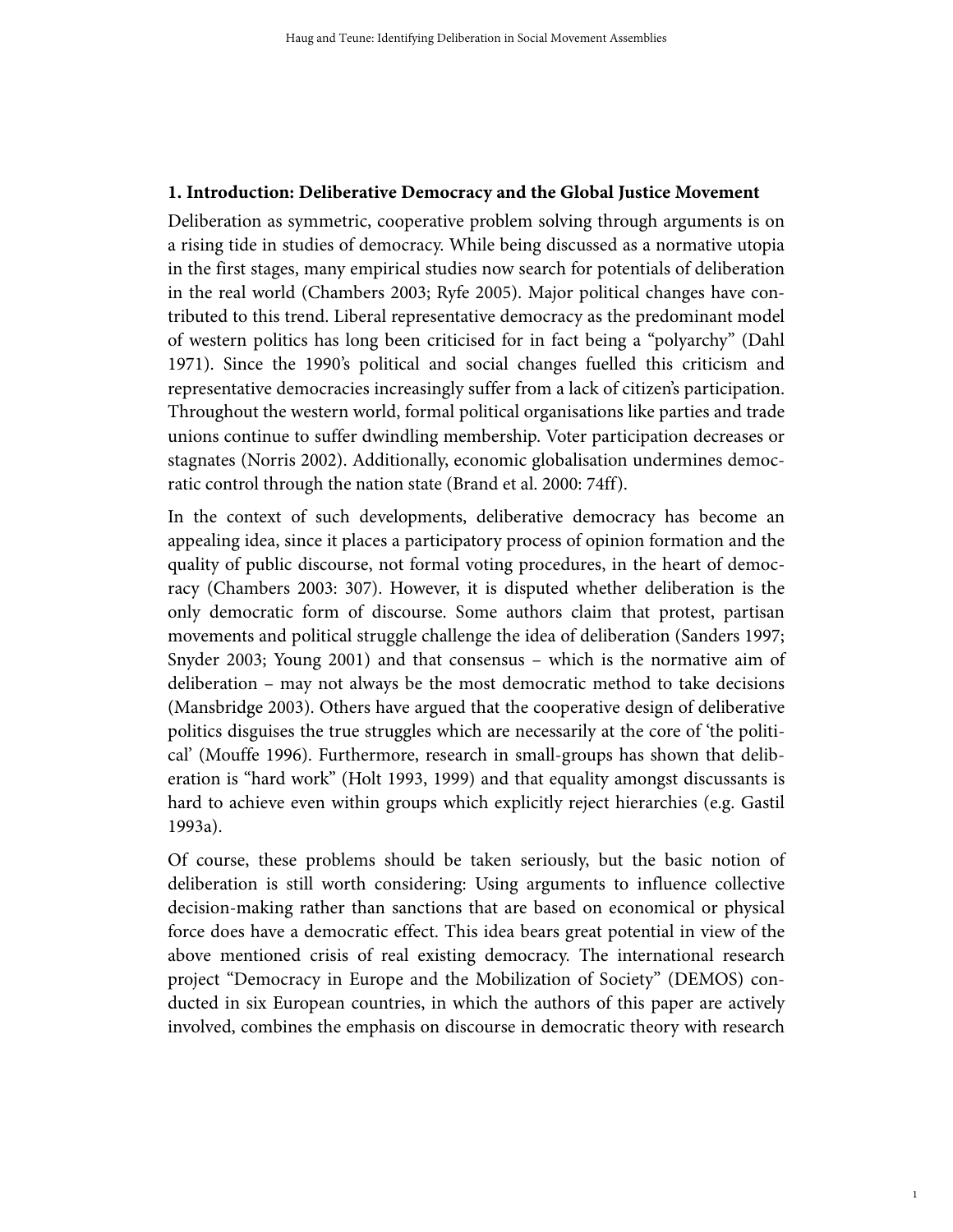on social movements which are often considered not only as promoters but also as protagonists of democracy (della Porta 2005; Ibarra 2003).

Given the fact that representative democracy fails to include a growing part of the populace, we propose to focus on those arenas where citizens engage to articulate their visions of politics. Social movements are certainly the most important forums for an immediate expression of political claims. Thus, they can be considered to be ideal cases to analyse the potential of deliberation. Social movements have a long tradition of discursive decision-making and identity building (Polletta 2002). It has been argued, that especially the global justice movements (henceforth GJMs) which evolved in recent years have developed a special deliberative culture, characterised by a high acceptance of difference, willingness to listen and learn from each other (della Porta 2005: 79-91) as well as a critical attitude towards power politics.

However, the potential for deliberation in social movement groups cannot be taken for granted. It might well be that other forms of communication such as bargaining play an important role. Our approach is to look at these political groups and networks engaged in the GJMs as laboratories of participatory and discursive democracy. It is then an empirical question to which extent these real world experiments can be considered as deliberation. Methodologically speaking, the GJMs are a "critical case" (Yin 1989: 38-40). If deliberation is not possible under the very advantageous conditions of the movement culture described above, democratic theory will have to be more critical in promoting deliberative democracy (West & Gastil 2004: 2). We suggest using the method of participant observation to identify the potential for deliberation within the GJMs and to assess the relevance of other types of communication.

In researching the discursive practices of groups within these movements empirically, we encounter a number of methodological problems and practical obstacles. In this paper we try to deal with these by developing a semi-standardised form of participant observation suitable for a comparative research design and applicable to any type of controversial discussion. We will address three major methodological challenges:

First, we address the question where the discourse practices that we are interested in can be observed within the GJMs. Since already the notion of a social movement is cloudy we take a closer look at the arenas within movements where deliberation takes place. This leads to our second question: How can we compare the results of participant observation conducted by different researchers in various groups in a transnational enterprise such as the DEMOS project? In section 3, we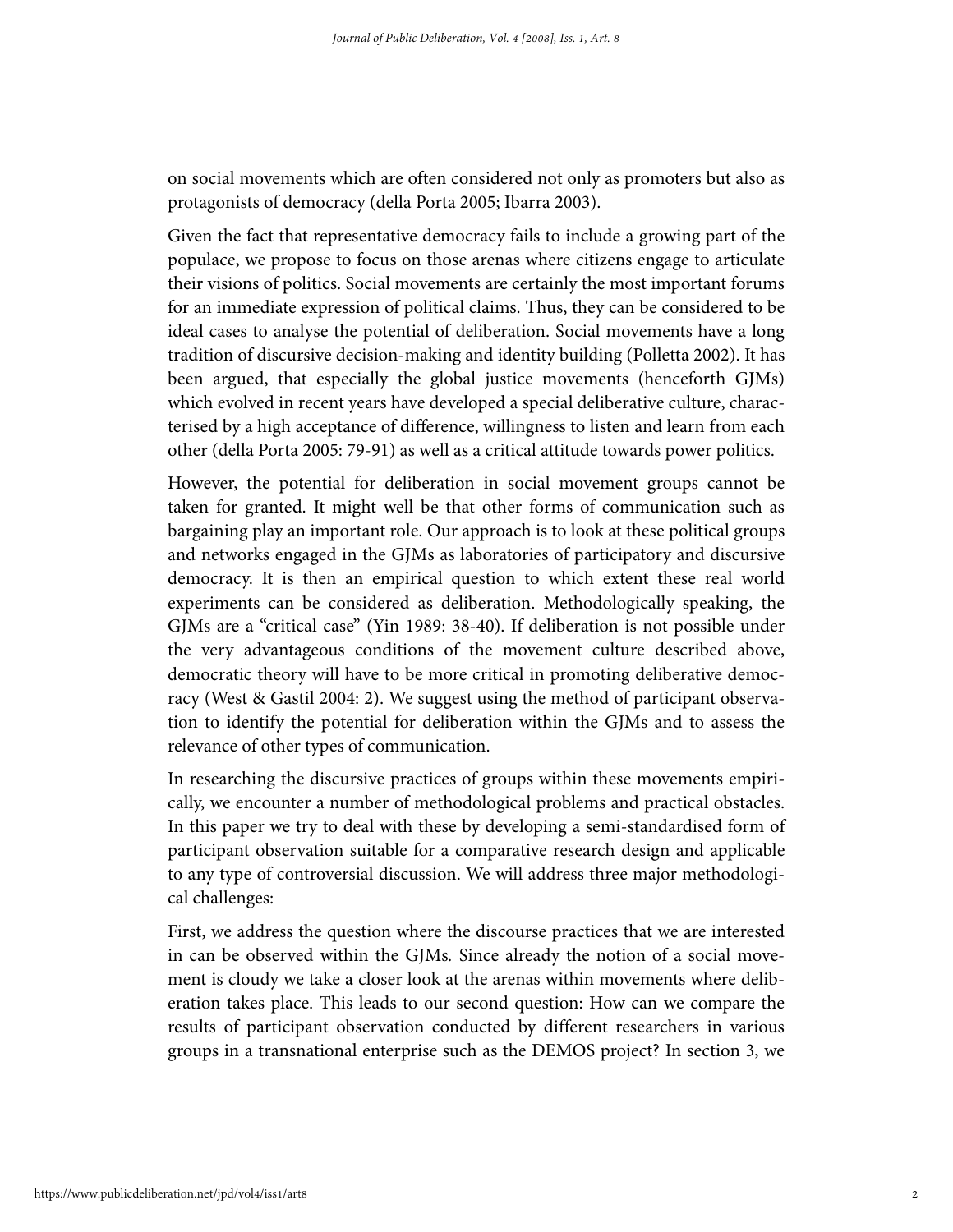suggest to tackle this problem by using a semi-standardised form of participant observation. The focus of our effort – to distinguish and define different types of discourse – is conceptualized in section 4. We ask: What type of interaction has to occur so that we can speak of deliberation as opposed to other forms of discourse? Section 4 describes the concepts of power, asymmetry, competitiveness and participation and argues that they can be regarded as the core theoretical dimensions of previous efforts to define deliberation. Section 5 finally faces the task of operationalising these dimensions so that participant observers can recognise them when observing discussions in the field.

#### **2. Mapping the field: Communicative Spaces in Global Justice Movements**

The new social movements that emerged in Western Europe and North America during the second half of the 20<sup>th</sup> century have been identified as an important locus to develop a "democracy from below" (Koopmans 1995). In these movements and the succeeding GJMs citizens have been organizing themselves to put forward problems that are neglected in the institutional political process. The interpretation of political problems and potential ways to gain leverage are discussed here with an emphasis on democratic norms such as equality, participation and recognition of the other. In so far, the aim to analyse the activity of the GJMs in search of deliberative practices is a promising approach. But what does that mean exactly? Who are the GJMs? Where does deliberation take place in this context? And how do different contexts affect the actual deliberative practices?

The GJMs are characterized by a double structure. One component of the GJMs consists of a set of single movements (e.g. environmentalist, women's rights, and international solidarity movement) converging selectively for mobilization campaigns against neo-liberal policies. Thus, they form what has been called a movement family (della Porta & Rucht 1995). These movements "have different specific objectives but share a similar world view, overlap in membership and frequently work together in protest campaigns" (della Porta & Diani 1999: 148). Each movement itself is a network of groups and individuals, held together by collective identity and mobilising for protest in order to support or oppose political or societal change. For these activists, 'global justice' is usually not a self-contained concept with a binding identity but just one aspect of their agenda or a notion to (master-)frame their individual commitment. As a second component, new organisations and forums have been developed during the last decade, which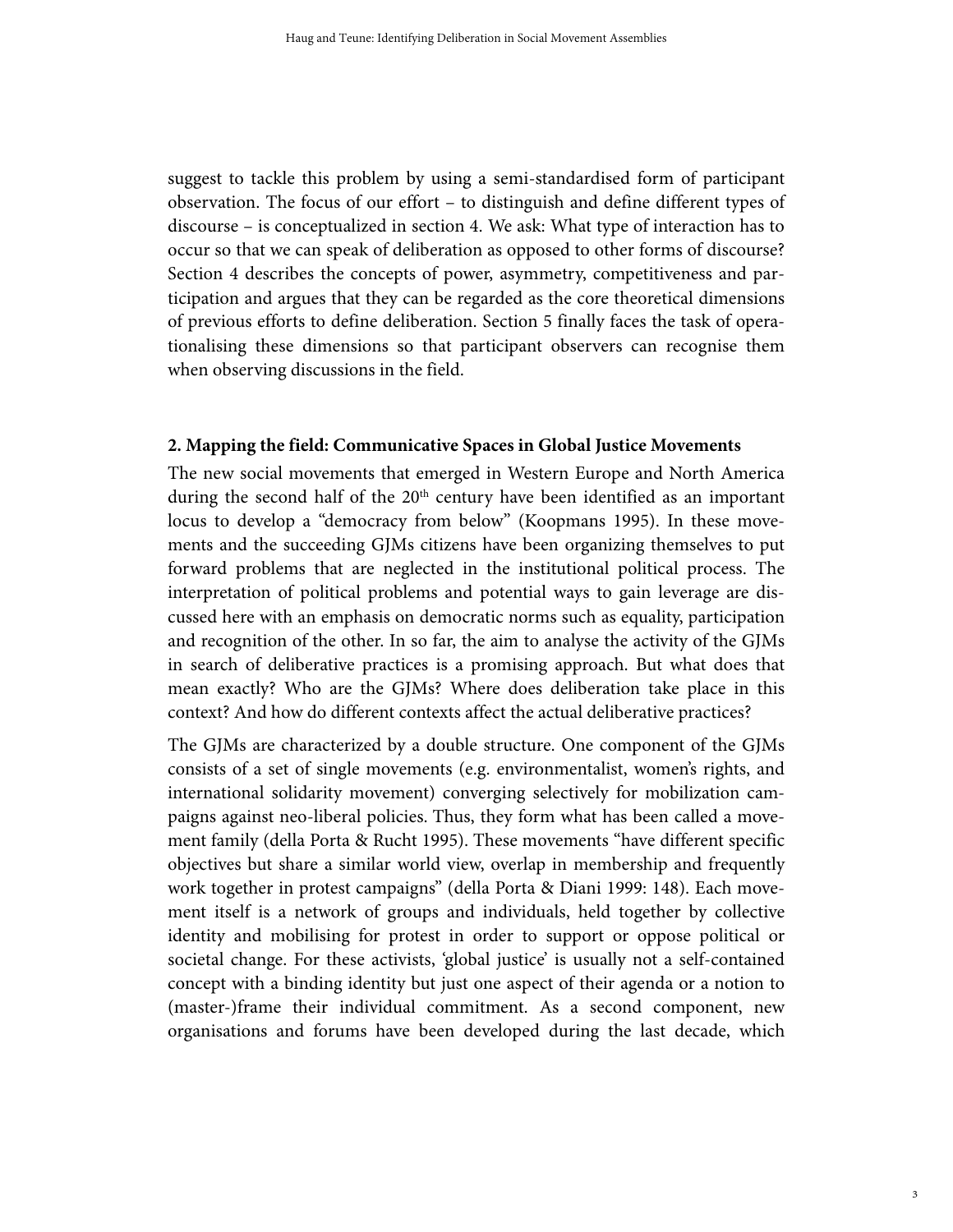define themselves primarily as "critical to globalization" (in German) or "altermondialist" (in French), e.g. People's Global Action, Attac and Social Forums.<sup>1</sup> In these arenas the notion of global justice is a prime mover and a likely basis to form a collective identity.

The first step to identify loci of deliberation in the GJMs is to take a look at those incidents to promote global justice that are publicly visible, mainly protest events, public education and movement events such as counter-summits or social forums. By going public, social movements try to convey their messages to a larger public. This process of feeding in alternative knowledge to a broader discursive setting can be seen as an attempt to deliberate. In fact, this has been the perspective of most theories of deliberative democracy emphasising the role of civil society actors in public deliberation (e.g. Habermas 1996 Ch. VIII; Dryzek 2000; for a focus on social movements see Medearis 2004). But social movements do notoriously have a weak standing in public discourse and arguments might be presented in a confrontational manner so that the notion of deliberation as an exchange of arguments inter pares can be applied to this public activity only in an abstract manner (Gerhards 1997: 30-32). In addition, parts of the GJMs reject the very idea of dialogue with a hegemonic culture that in their view integrates dissident voices at the cost of their radical impetus (Glasius 2005).

As a consequence, we chose to seek for the deliberative substance of social movements on a different level than the general public. To find the laboratories of participatory democracy one has to access the backstage<sup>2</sup> of the mentioned public events. The events forming the public image of the GJMs are organised by hundreds of political groups. They serve as the movements' 'backbone' with their personal networks, meetings, mailing lists and alternative media. These communicative arenas evolving in their everyday practices are not only backstages with regard to the general public but can also be regarded as frontstages in their own right (Haug 2006). In this respect, face-to-face group meetings form the main stages for deliberation within the movements (West & Gastil 2004: 2). More spe-

<sup>&</sup>lt;sup>1</sup> We follow Rucht (2002: 18) in referring to the global justice movements in plural because of this polymorphic structure. The term "anti-globalization movement" does not make sense to us, because these movements do not reject globalization as such. They rather conceive themselves as part of another globalization that does not follow neo-liberal imperatives.

<sup>2</sup> For the distinction of front- and backstage see Goffman 1959.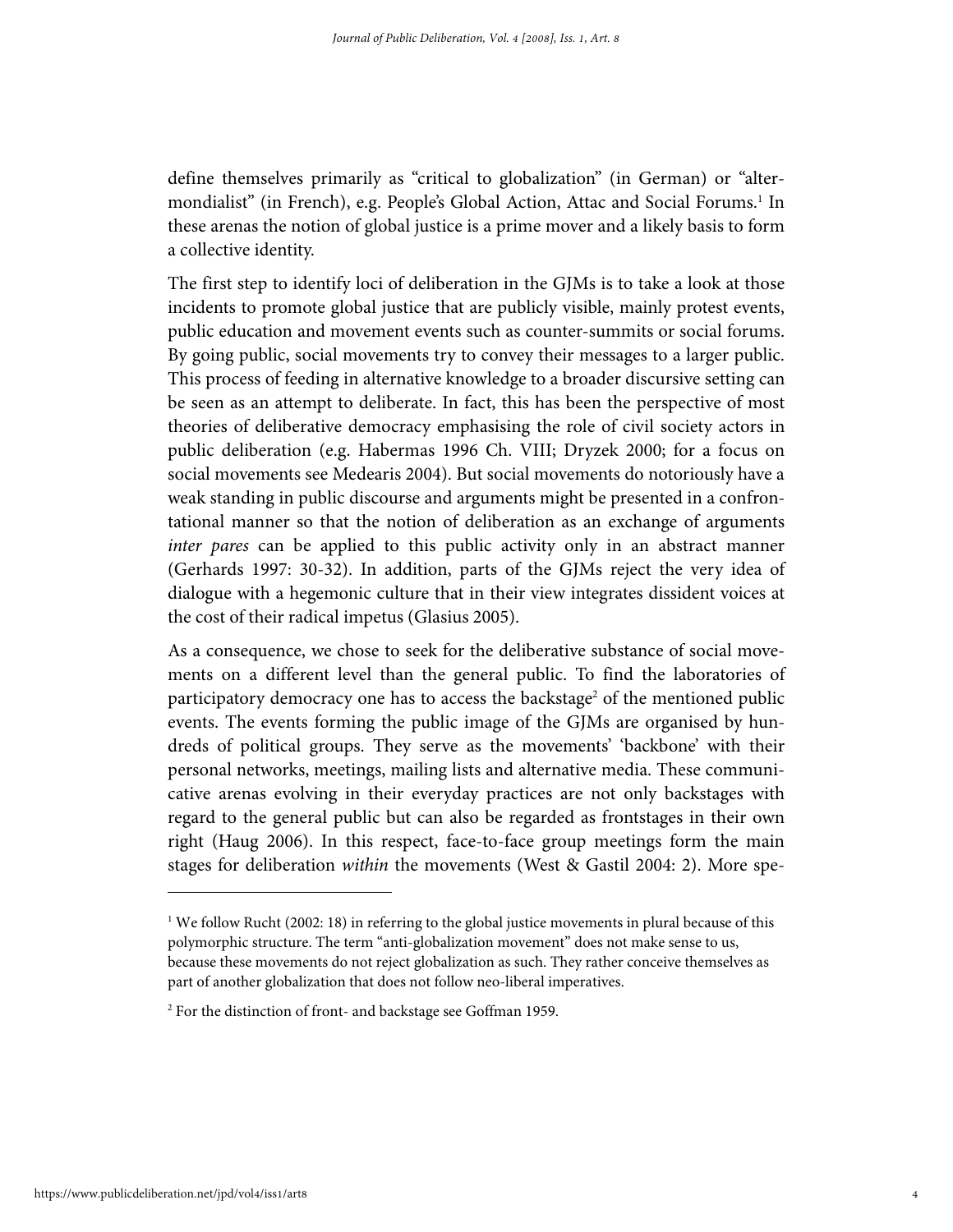cifically, it is likely that the marrow of deliberation – defining norms, developing ideas and making decisions – evolves particularly during controversial discussions within these arenas and *not* in interactions with the authorities, mass media or other audiences.

In order to understand how the conditions for deliberation vary in movement meetings we want to briefly point out some contextual parameters we consider relevant as independent variables when we study deliberation as a dependent variable. These contextual conditions will have to be considered when choosing the arenas to be studied and compared so that sufficient variance of these factors can be achieved. To start with, the distinction of micro- and mesomobilisation (McAdam 1988; Ohlemacher 1992; Gerhards & Rucht 1992) can be helpful to describe the arenas of discourse in a social movement. Discussions are likely to be different in homogeneous (micromobilisation) groups than in mesomobilisation groups composed of representatives of different movement groups. Secondly, group research (e.g. Schäfers 1994; Neidhardt 1983) can bring helpful categorisations to distinguish between different group properties. Besides the mere size of the group, questions of the stability, intimacy and cohesion of a group, thirdly, also procedural and cognitive variables are likely to effect group discussion. Some empirical studies on deliberation, especially in social psychology, systematically take up the question of moderation, decision-making-rules and other procedural norms (e.g. Gastil 1993b; Ryfe 2005; Trénel 2006).

Moreover, different organisational ideologies (or cultures) can be considered as context factors. The meetings of formal and bureaucratic organisations like trade unions may lead to discourse between officials representing different sets of client interests. By contrast, the meetings of networks adherent to grassroots organisation may consist of self-selected individuals, which speak for themselves and not for others. Also, the question of political ideology, most notably the difference between radicals and reformists, is an important structuring force that should be considered in the analysis of discussions within the GJMs (For a combination of the organisational and ideological dimension see Rucht, Teune & Yang 2007: 165- 166). Lastly, language diversity and cultural differences will affect the quality of discourse (Doerr 2006, 2007) so that an analysis of deliberation within the GJMs without cross-country and -language comparison is obviously limited in scope.

This multitude of factors influencing the character of discussions in social movement arenas is reflected in relatively persistent characteristics on the group level. This means that at least some of those factors can be controlled through the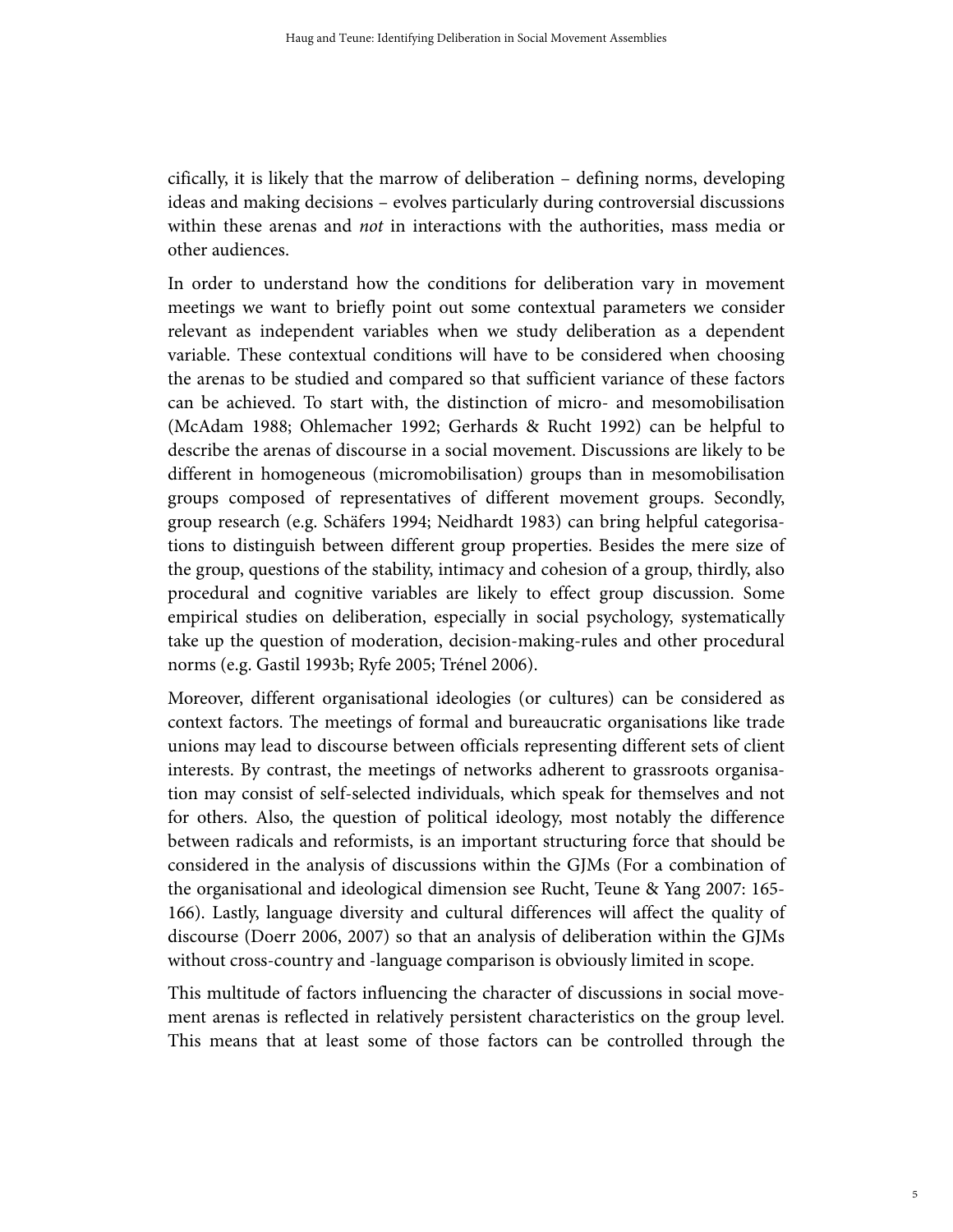selection of the groups to be studied. If we furthermore include the various conditions which are subject to change from session to session (of the same group) and from controversy to controversy (within each session), we get a vast number of factors which can hardly all be studied systematically with a rather limited number of cases.3

# **3. Soaking and Poking: Comparative Participant Observation**

If we consider the face-to-face meetings of groups and networks active in the GJMs as an important site for a deliberative democracy elaborated from below, we are confronted with the methodological question of how to gather relevant data. Two questions are of paramount importance in our research: (1) How do participation, deliberation and decision-making look like in different kinds of groups, different countries and at different levels – from the local to the transnational? And (2) what factors facilitate and restrict deliberative/participatory practices? The debates taking place in face-to-face meetings are transient events so that there is a need to record these instances in one way or another. Only some social movement actors produce minutes of their debates, and as much as interviews with activists they are arguably (partially) biased by the involvement of the minute-taker (or interviewee). For the given purpose, it makes sense to get in closer touch with the subjects under study and collect the required information at the spot. As a form of gathering data "in which the researcher observes and to some degree participates in the action being studied, as the action is happening" (Lichterman 2002: 120), participant observation seems to be the appropriate method. The immediate inclusion of the researcher in the field, famously labelled as "soaking and poking" by Richard Fenno (1978: 249), allows discovering unexpected aspects of the object

<sup>&</sup>lt;sup>3</sup> The authors of this paper are currently studying groups on the local (Berlin), national (Germany) and transnational (Europe) level, e.g. the Berlin Social Forum, Attac Berlin, the German Social Forum, Attac Germany, the European Preparatory Assemblies for the European Social Forum, meetings of the European Attac network and others. In the DEMOS-project teams in six European countries are studying local and some transnational groups. When choosing the groups, the ideological and organisational ideology as well as the micro-/meso-mobilisation distinction (heterogeneity) has been taken into account. Since the research is bound to groups within selected countries in Europe it should be made clear that it cannot be taken as typical examples for other parts of the world.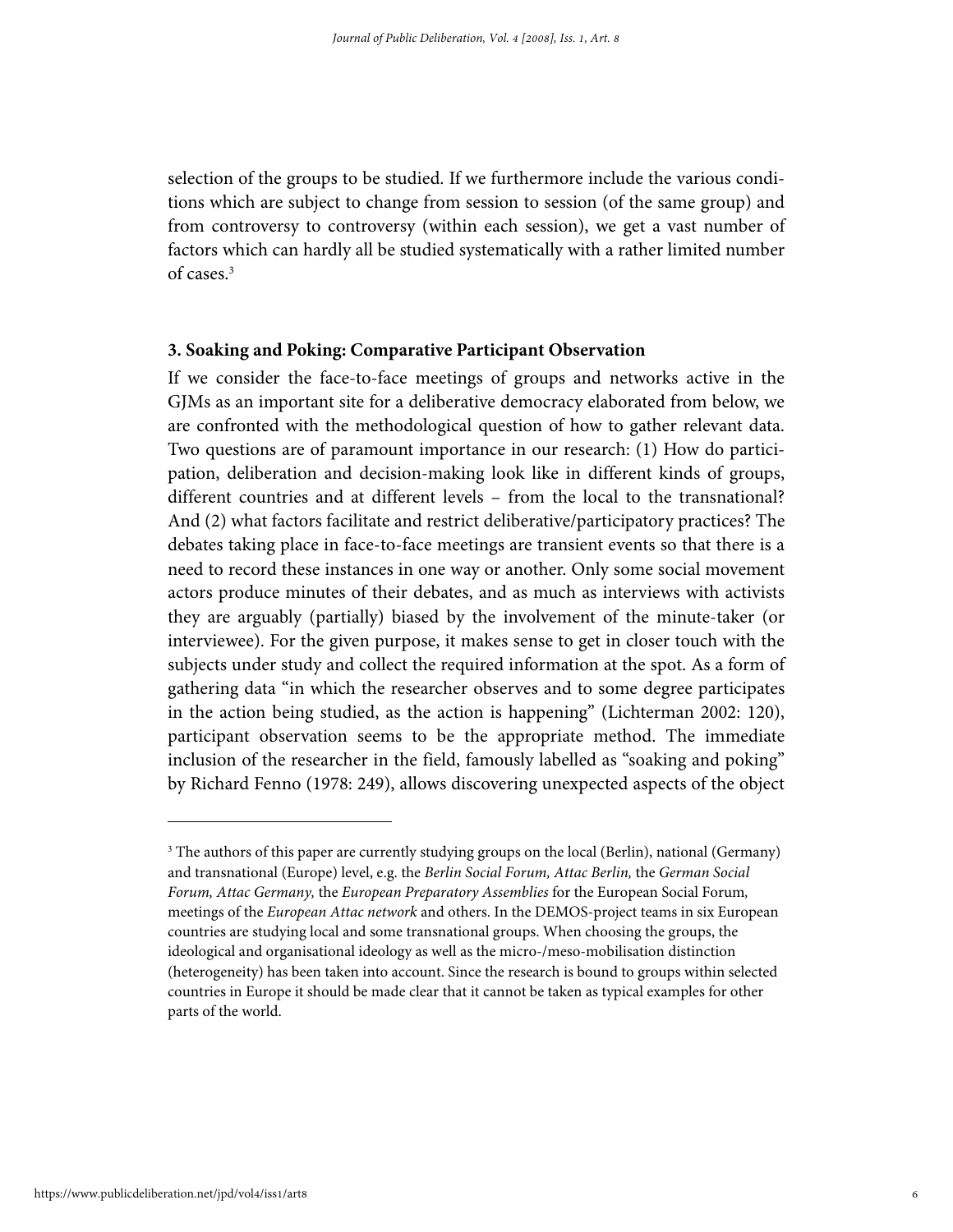under study. Participant observers can use all their senses and register behaviour that is not written down in documents or recorded on video or audiotape. This is particularly important as we assume that an analysis of varieties of communication has to include both a non-verbal component and the knowledge of a particular group style (Eliasoph & Lichterman 2003). Early tests in our project have shown that the interpretation of communication is highly dependent on the observers familiarity with internal habits and conflicts.

Participant observation as used in anthropology is a qualitative method in which data collection and data analysis continuously influence each other allowing the individual to adapt his or her methodology depending on the necessities of the field. However, our aim is to *compare* various groups in different contexts in order to identify potentials for deliberative democracy. With an adoptable design, this will be hard to achieve, especially when there is more than one researcher involved. Even in cultural anthropology – a long-standing domain of participant observation – comparative designs are "largely neglected and thus underconceptualised both theoretically and methodologically" (Kaschuba 2003: 341, own translation).

Nevertheless, to develop a method of participant observation of deliberation suitable for a cross-country comparative research we can rely on empirical research on deliberation and studies applying participant observation. Part of the former work helps to conceptualise a contextual framework, namely a set of variables influencing the occurrence and quality of deliberation (e.g. Steiner et al. 2004). In addition, tools have been developed to analyse the process of deliberation itself (cf. several contributions in Bächtiger & Steiner 2005). However, deliberation as a symmetric, cooperative and open-ended exchange of rational arguments has not yet been analysed in vivo but rather on the basis of off- or online documents (for an overview see Trénel 2004; Janssen & Kies 2005).

Although we can draw on insightful categorisations from this sort of empirical research, the particularities of studying deliberation as it actually happens draws a line to the methodology of participant observation. Single-case studies have been dominating the use of participant observation not only in anthropology but also in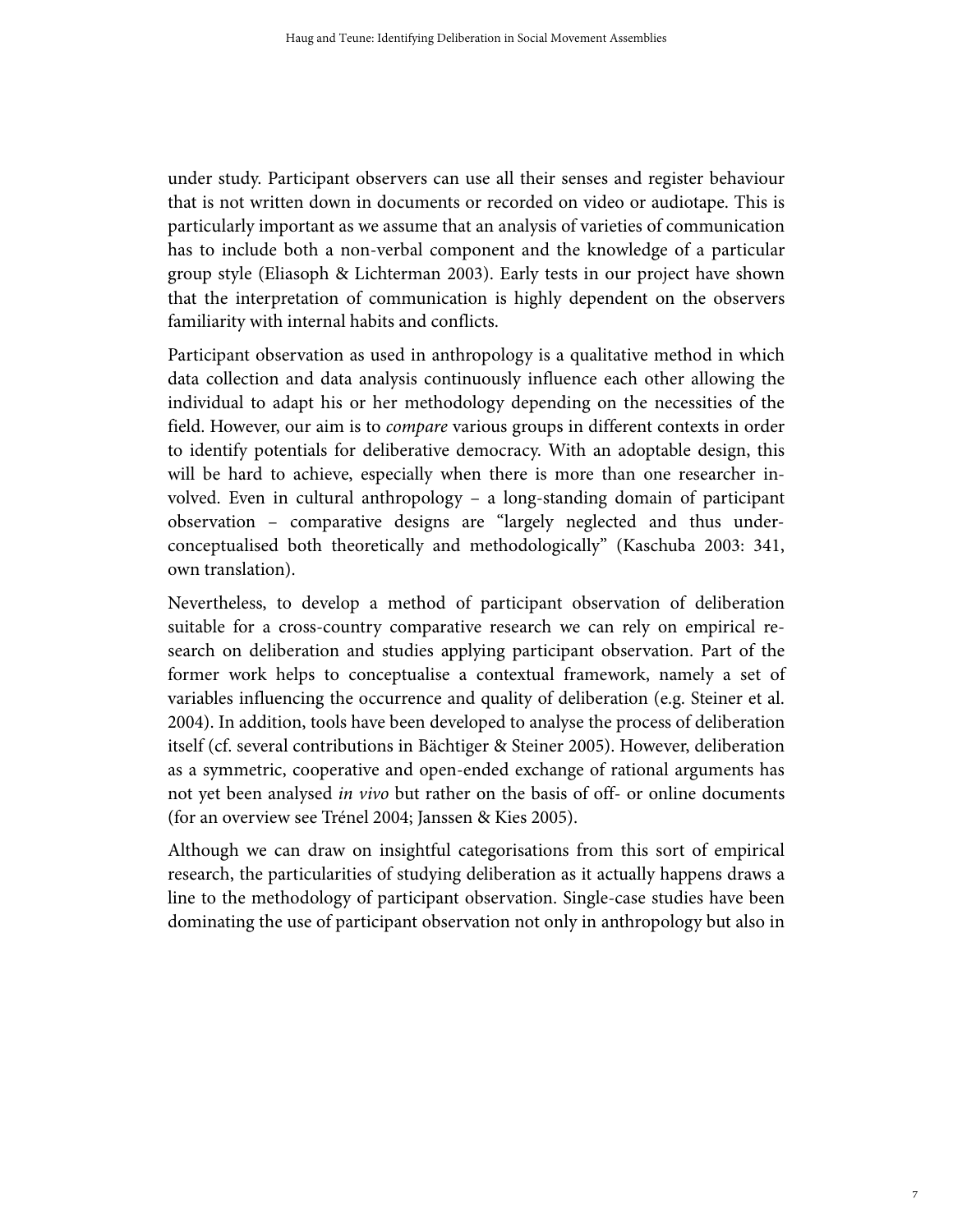the study of social movements.<sup>4</sup> For participant observation that deals with one case, Lichterman distinguishes between the inductive "field-driven" approach and an deductive "theory-driven" design (2002: 121-125). The objective of the former as an explorative method is to "elucidate an empirical unit or subject matter" that has been terra incognita before (ibid: 122). By contrast, the latter treats the object in the light of a pre-existing theoretical framework. This is obviously the approach that we are using if we look for a pre-existing concept of deliberation in the communication of social movement groups. When dealing with a single case, insights are drawn from this in an "extended case" logic to explain a general socio-cultural pattern (Burawoy 1998).

While such observations limited to a specific field/group have taught us a lot about the way meaning is produced collectively and the specific manner social groups adapt to their environment (Lichterman 1996, Eliasoph & Lichterman 2003), purely qualitative methods are ambivalent for our purpose. On the one hand a thick description based on an intimate knowledge of the group is indispensable to fully understand its dynamics. This is why a group description based on field notes and interviews with group members will be part and parcel of our analysis. But on the other hand these approaches are not appropriate to analyse a specific sector of group interaction in varying contexts. With this interest in mind, a methodological component with a clear structuring seems to be more accurate.

Scholars from various disciplines have developed different levels of formalisation to organise the data gathered in participant observation (cf. Schöne 2003). While the common understanding of field notes (produced most prominently in ethnographic field work) certainly implies a less restricted way to structure the observations, elaborated schemes are used in psychology and political sciences to reach a high degree of generalisation and reliability (cf. Friedrichs & Lüdtke 1973). Our approach lies somewhere in between these poles. Because we want to study the way political groups and networks communicate not only in different national contexts but also observe these groups with a number of researchers, we need a

<sup>4</sup> Participant observation has been used repeatedly to analyse social movements. Still, methodological reflection about this method is scarce in this context. While several recent studies rely on participant observation (e.g. Lichterman 1996, Eliasoph 1998, Leach 2006), methodological concerns are neglected in most of these publications. But see separate articles by Eliasoph & Lichterman (1999, 2003; Lichterman 1998, 2002).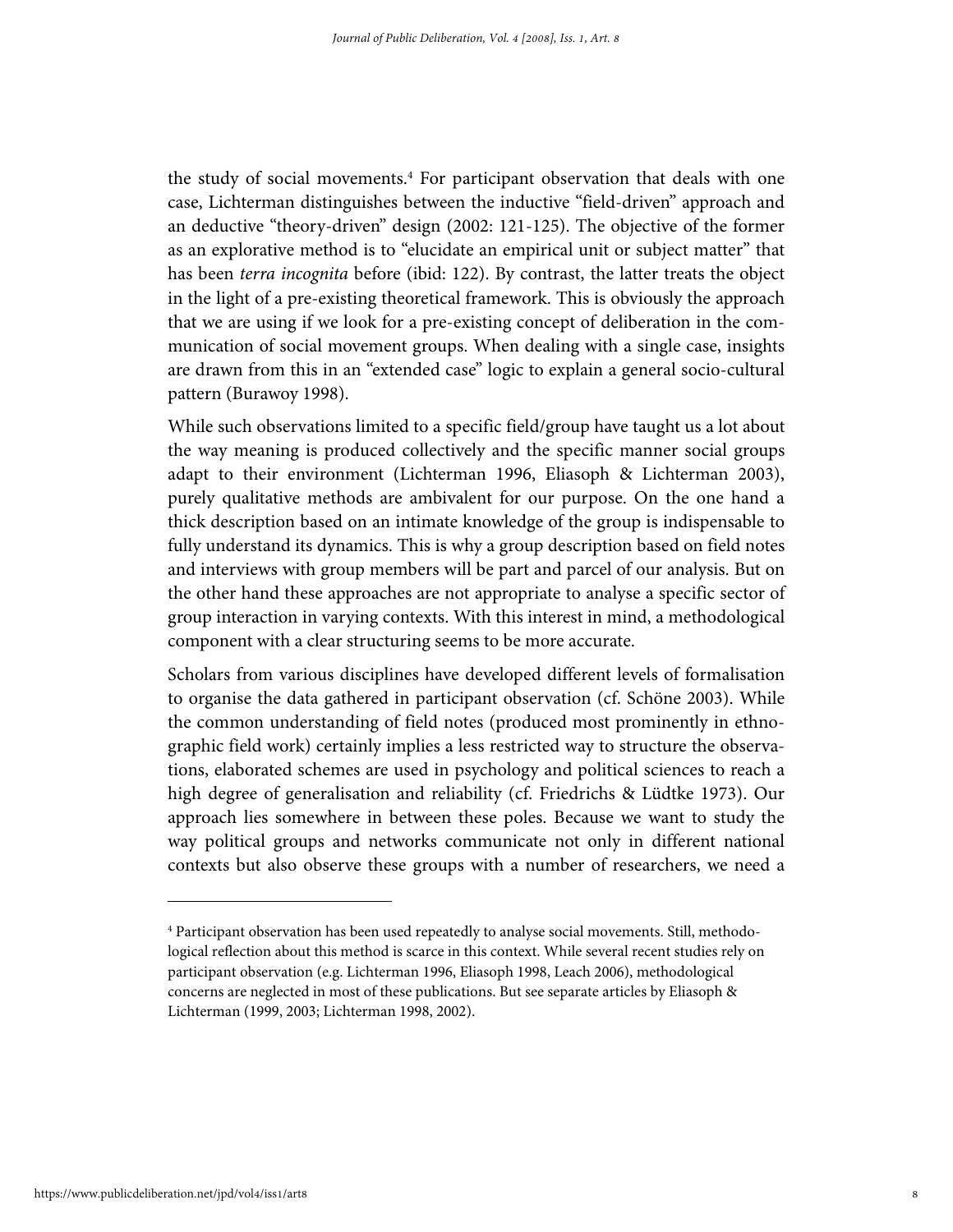structured observation that concentrates on certain aspects of the interaction without leaving much room for random interpretations. Audio or video tape recording, which could compensate for the limited capacities of a single observer, is not always accepted in these groups.

One example of a standardised coding scheme are the socio-psychological SYM-LOG categories by Robert Bales et al. (1979; see also Bales 1950). The model was developed to observe interaction processes in small groups by coding every single speaking turn in the discussion. However, the elaborated SYMLOG coding scheme with a multitude of categories tends to demand too much from the observer. This is why SYMLOG categories which proofed imperfect as an in vivo coding scheme were subsequently enhanced and adapted to the needs of small group research (e.g. Fisch 1994; Fietkau & Trénel 2002).

Having tested derivates of the SYMLOG-model, we found that it was impossible to code both the behaviour of discussants as well as the content of what they say. Since we thought it would be important to be able to at least roughly reconstruct the course of the discussions when analysing the data, we decided to refrain from coding every turn and developed a coding scheme on the basis of controversies. Thus, our coding unit is a controversial discussion about a *conflictual issue* which starts as soon as at least two people contradict each other. But also with this approach, it was necessary to find a limited number of variables to facilitate a systematic and reliable analysis of the discourse-practices observed.

## **4. Theoretical Dimensions**

## **4.1 Defining deliberation as a specific practice of discourse**

Empirical research is far from a standard list of criteria for what should be considered "ideal deliberation" (West & Gastil 2004: 2). A number of scholars have compared existing literature and extracted the most common criteria used to define deliberation. Trénel (2004: 5) looked at the criteria which have been used in previous empirical research. He extracts five core dimensions: equality, rationality, respect, constructiveness, and interactivity (ibid: 3-4). Della Porta (2005: 74) draws on theoretical literature and characterizes deliberative democracy on the basis of preference (trans)formation, orientation to the public good, rational argument, consensus, equality, inclusiveness, and transparency. Burkhalter et al. (2002) integrate both empirical and theoretical literature, in their set of criteria: availabil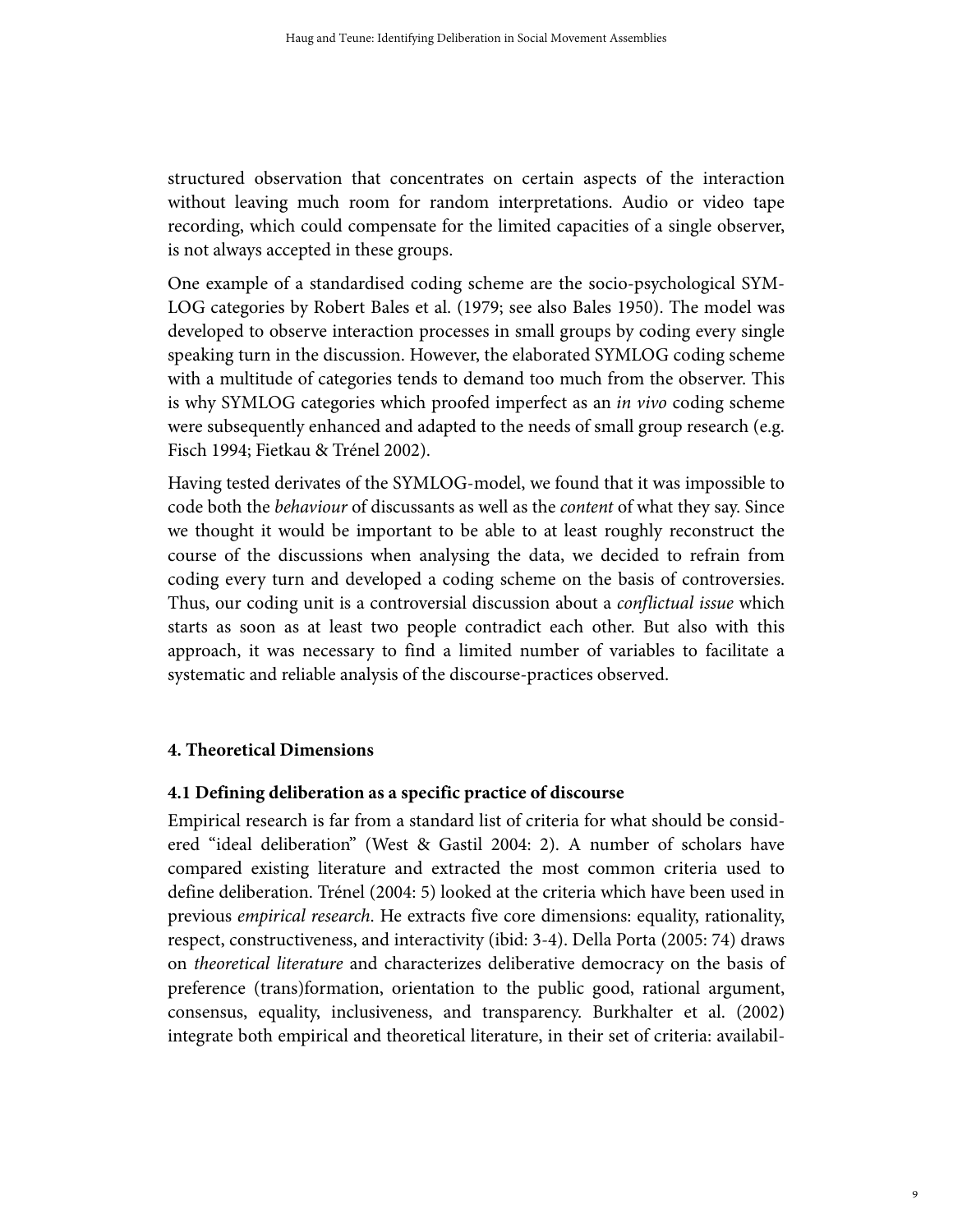ity of information, considering a range of solutions which represent the underlying diversity of views, making evaluative criteria explicit and recognizing existing differences, evaluating solutions and reaching decisions, granting sufficient opportunities to speak, adequate comprehension and consideration, accepting different styles of communication and of reasoning, mutual listening, employing empathy, and creating a shared language. Finally, Mansbridge et al. (2006: 1) have investigated the normative criteria held by professional facilitators and find that "*practi*tioners [of deliberation] value good emotional interaction alongside good reasongiving, interpret common good as 'common ground', conceptualize freedom as the 'free flow' of ideas in the discussion, and view inequality as a multifaceted obstacle to deliberation" (ibid: 1-2, our emphasis).

The mentioned studies of deliberation take largely different perspectives. The problem is not that some of them emphasize certain aspects while neglecting others but that many studies are 'diagonal' to each other: Their indicators are not directly comparable because they are partially overlapping or lie on a different level of abstraction.<sup>5</sup> A lot of the confusion and imprecision of existing concepts is due to a lack of differentiation between deliberation as a specific practice of discourse (or of communicative interaction) from both the goals it is supposed to fulfil (e.g. reaching a consensus or a legitimate/ reasonable decision) as well as from the conditions under which it is supposed to take place (e.g. a productive atmosphere, willingness to listen, availability of all relevant information).

Our approach to defining deliberation was to look for a very limited number of theoretical dimensions which on the one hand represent the core aspects of what most authors consider as deliberation. On the other hand these dimensions should also leave room for other practices of discourse such as bargaining, consultation or pressuring. Table 1 illustrates the connection of our dimensions to the above

<sup>&</sup>lt;sup>5</sup> For example, for Burkhalter et al. (2002: 402) all relevant information needs to be accessible, including not only rational arguments but also personal testimony in order to avoid privileging impersonal information. Della Porta (2005: 83) speaks of transparency and public discussion because "it pushes individuals to reason in terms of public good" but does not relate this to the type of information but merely its public availability, i.e. in the transparency-indicator, she mentions neither 'testimony' nor 'rational argument' but uses 'rationality' as a separate indicator. Trénel (2004: 2) looks at rational argument as well as personal testimony, but not from the perspective of availability of information but rather for the "'grounding' of arguments". For him, "reference to the common good" (ibid: 17) is not an indicator for deliberation itself but for rationality.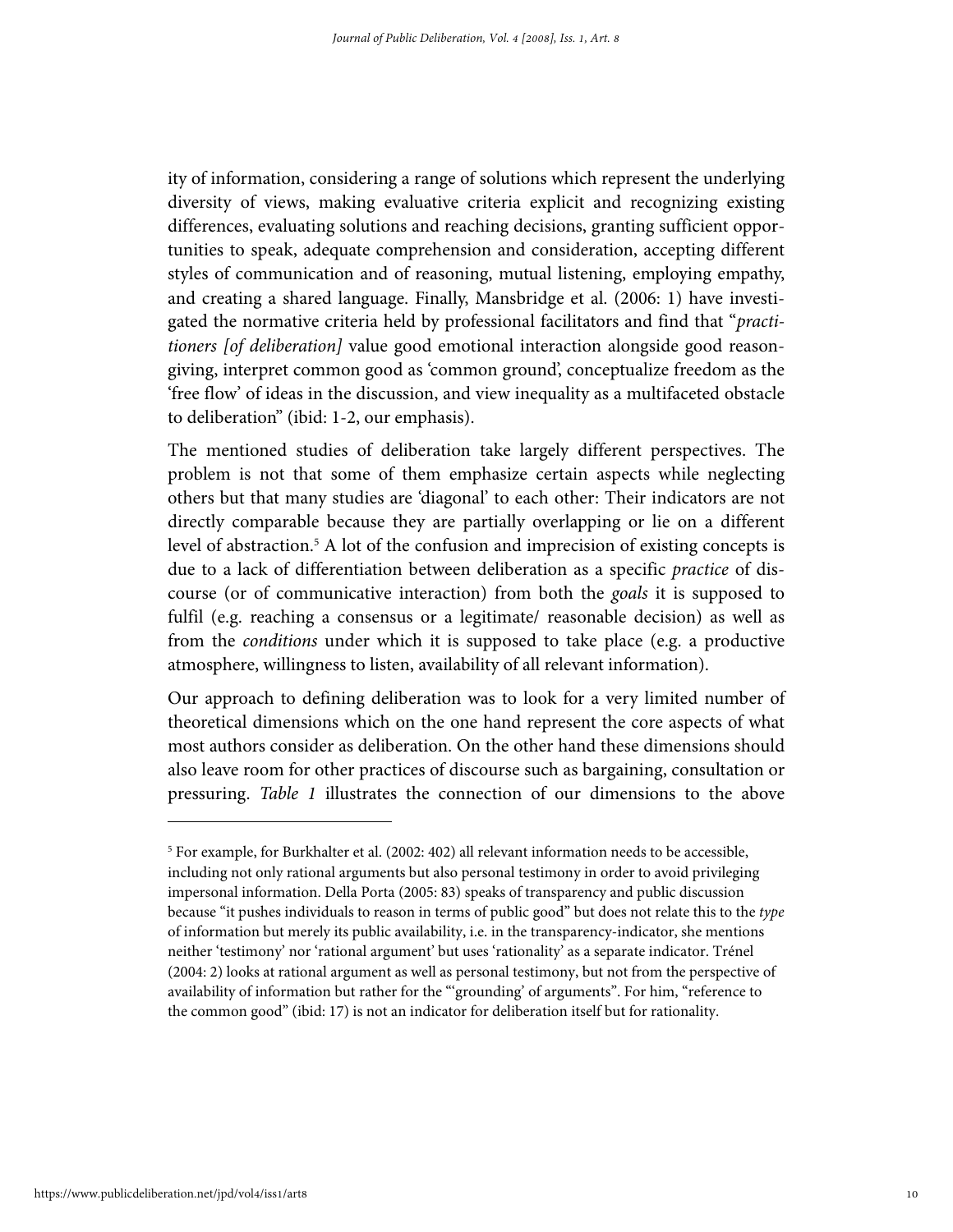#### *Table 1: Criteria for deliberation*

| <b>Trénel (2004)</b>                                                                                                                                                                               | Della Porta (2005)                                                                             | Burkhalter et al. (2002)                                                                                                                                                                                                                                                                                 | Mansbridge et al. (2006)                                                                                                                                                                                                                                                                           | Haug & Teune  |                                                            |
|----------------------------------------------------------------------------------------------------------------------------------------------------------------------------------------------------|------------------------------------------------------------------------------------------------|----------------------------------------------------------------------------------------------------------------------------------------------------------------------------------------------------------------------------------------------------------------------------------------------------------|----------------------------------------------------------------------------------------------------------------------------------------------------------------------------------------------------------------------------------------------------------------------------------------------------|---------------|------------------------------------------------------------|
| Constructiveness<br>(agreement building)                                                                                                                                                           | Consensus<br>(= non-majoritarian)                                                              | Dialogue                                                                                                                                                                                                                                                                                                 | Building a consensus<br>(as a sub-indicator for<br>"common good/ common<br>ground")                                                                                                                                                                                                                | cooperation   |                                                            |
| Rationality                                                                                                                                                                                        | Rational argument                                                                              | Careful weighing                                                                                                                                                                                                                                                                                         | Good reason-giving                                                                                                                                                                                                                                                                                 | soft power    |                                                            |
|                                                                                                                                                                                                    | Exclusion of coercion (as a<br>sub-indicator for equality)                                     | Making evaluative<br>criteria explicit                                                                                                                                                                                                                                                                   |                                                                                                                                                                                                                                                                                                    |               | Deliberation as discursive practice                        |
| Respect                                                                                                                                                                                            | Equality<br>(= respect and recognition)                                                        | Accepting different styles of<br>communication                                                                                                                                                                                                                                                           | 'Free flow' of ideas                                                                                                                                                                                                                                                                               | symmetry      |                                                            |
|                                                                                                                                                                                                    |                                                                                                | Comprehension and<br>consideration/ mutual respect                                                                                                                                                                                                                                                       |                                                                                                                                                                                                                                                                                                    |               |                                                            |
| Equality<br>(= inclusiveness and<br>participation)                                                                                                                                                 | Inclusiveness                                                                                  | Representation of all views<br>and interests                                                                                                                                                                                                                                                             | Equality<br>(= extensive and inclusive<br>participation, fair representa-<br>tion of views)                                                                                                                                                                                                        | participation | Accessibility<br>of discourse                              |
|                                                                                                                                                                                                    |                                                                                                | Sufficient/ equal<br>opportunity to speak                                                                                                                                                                                                                                                                |                                                                                                                                                                                                                                                                                                    |               |                                                            |
| (1) Interactivity<br>(2) Testimoniality<br>(3) Emotional balance<br>(4) Procedural reflexivity<br>(meta-communication)<br>(5) Orientation to the public<br>good as an indicator for<br>rationality | (1) Transformation of<br>preferences (5) Orientation<br>to the public good<br>(6) Transparency | (1) Dialogue as mutual<br>listening, employing<br>empathy, creating a shared<br>language (2) Personal<br>testimony as (one) source of<br>relevant information<br>(5) Consider a range of<br>solutions (6) Availability of<br>relevant information<br>(7) Evaluating solutions and<br>reaching a decision | (1) Identifying a common<br>ground while preserving<br>plurality (3) Good emotional<br>interaction (4) Self-facilitation<br>rather than facilitator control<br>(as an aspect of equality)<br>(4) Maintaining a positive<br>atmosphere (5) Common<br>good as 'common ground'<br>(7) Making progress |               | Additional aspects / causes and<br>results of deliberation |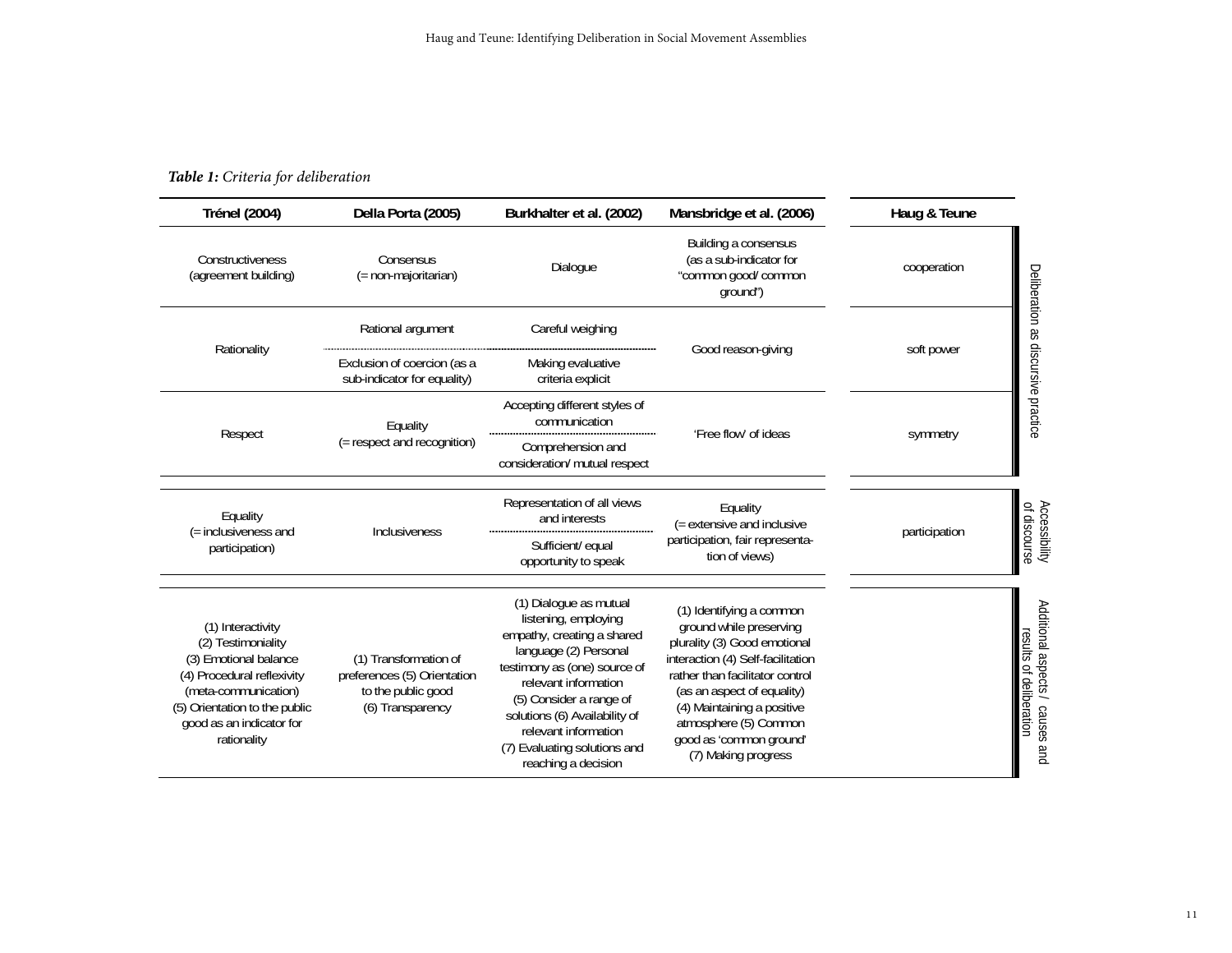mentioned works.<sup>6</sup> Each row refers to indicators for deliberation that are similar in the cited articles.

#### *Cooperation vs. Competitiveness*

The first dimension we consider important for the definition of deliberation separates cooperative from competitive behaviour. The scholarly concepts of consensus, the common good/ common ground, constructiveness and (willingness for a) transformation of preferences all refer to notions of commonality and the will to bridge differences as a main feature of deliberation. We would argue that their common denominator is in fact cooperative behaviour. In order to also grasp differing forms of communication, our model opposes cooperation and competitiveness. This polarization is inspired by agonistic critiques of deliberative democratic theory (e.g. Connolly 1991; Honig 1996; Mouffe 2000; Tully 1999; Young 1996, 2001).

These critics address the very nature of political communication. While deliberative democrats prefer rather cooperative discussions oriented towards consensus, their agonistic critics underline the importance of struggle and competition between different political positions. They argue that a cooperative discourse always implies an a priori consensus amongst the participants which limits the scope of positions to be debated in the discussion, thus excluding certain political actors and their opinions. According to this position, the cooperative 'consensus' which deliberative democratic theory aims to achieve through the process of deliberation thus rests on exclusionary conditions that challenge the substance of democracy. Taking this position serious, we also expect to find discussions which are a competitive struggle for the own position to prevail. It is important to apprehend however, that competitive behaviour is independent of the means that are used to 'win the competition'. These means are the core of our second dimension, the dimension of power.

#### *Soft Power vs. Hard Power*

The question which inspires the dimension of power is: What kind of resources do speakers employ in order to make participants agree (or at least not disagree)? As

<sup>6</sup> The content of each cell should not be read as an exhaustive definition of each respective indicator but as a brief hint at what will be found in the respective work.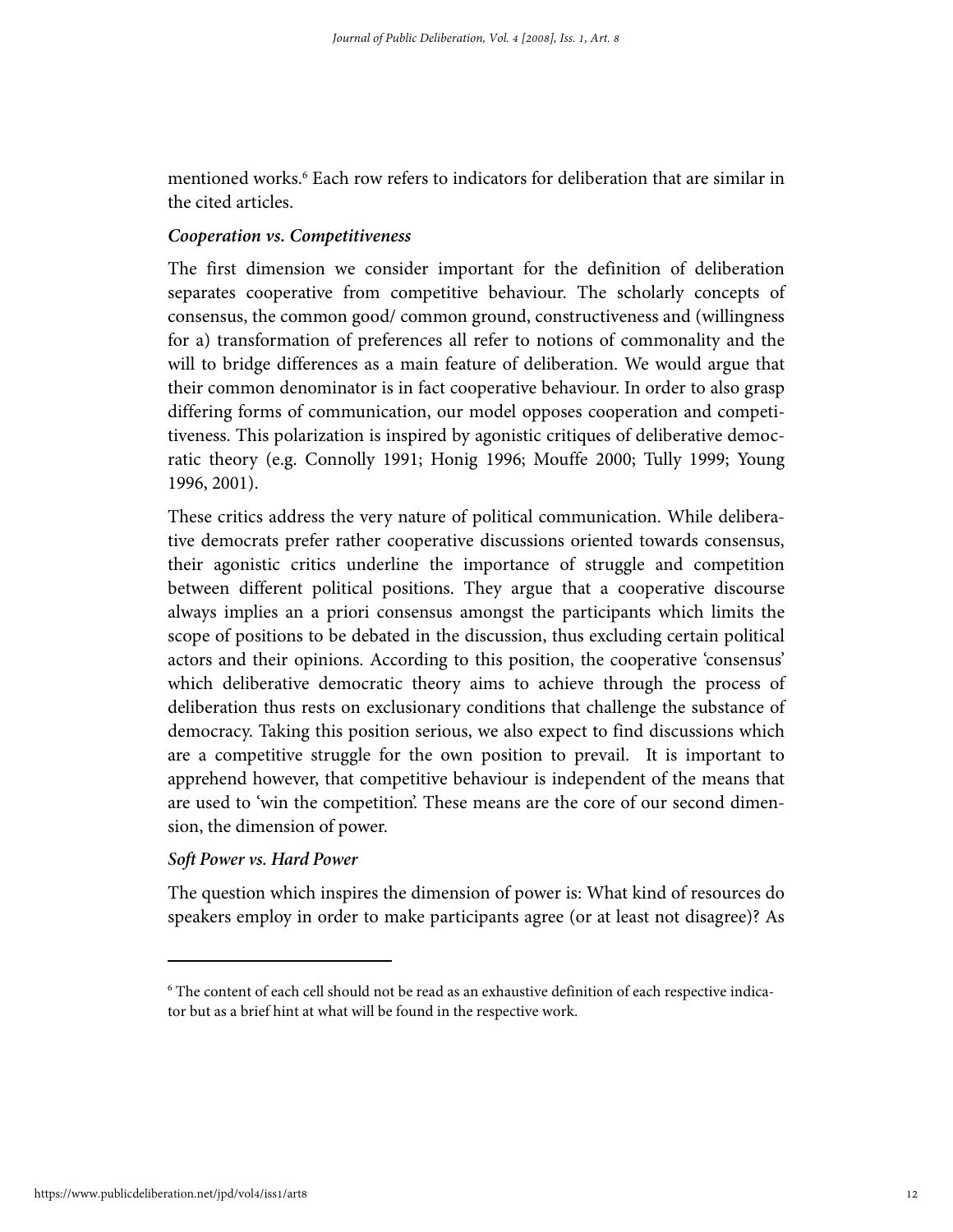pertains deliberation, all studies mentioned above refer to criteria for reasongiving: giving rational arguments, careful weighing of views, or giving good reasons (cf. table 1). Many scholars have criticized the rationalistic bias of studies relying only on reasoned arguments and argue that also other forms of speech such as testimony or narratives are legitimate and frequently used in group discussions (e.g. Young 1996; Ryfe 2006). This has lead to long lists of different styles of communication complementing the idea of the "forceless force of the better argument" (Habermas 1973: 137). It remains unclear however, what these have in common.

It seems that because of the emphasis on inclusiveness in deliberative democracy its proponents where eager to rid the exclusion of any style of communication that participants might want to use to express themselves. Obviously, for a clear definition of deliberation, we need to explain, what kind of substantiation should not be included and why. In our view, it is the source of power on which speakers rely that defines the second criterion for deliberation: Do speakers draw on the "discursively produced and intersubjectively shared beliefs ... [as] a *motivating* force" (Habermas 1996: 147) or rather on their capacity to impose sanctions or grant rewards (cf. e.g. French & Raven 1960). In order to avoid the conceptual ambiguities related to communicative power (cf. Flynn 2004: 444-451) and its close linkage with the ideal of rational discourse we prefer to speak of soft power including not only arguments but also symbols, metaphors, narratives and other forms of speech as far as they do not curtail "the cognitive aspects of using one's communicative freedom to say 'yes' or 'no' to a validity claim for reasons" (Flynn 2004: 445; emphasis removed). In other words, the main resource of soft power is the *doxa* or 'public opinion' of a specific situation; it is actualised by speakers (e.g. through arguments) in order to motivate their audience<sup>7</sup> to accept their claim.

Hard power, by contrast, is defined as the capacity of a speaker to impose sanctions or grant rewards based on one-sided or mutual dependencies. This includes the use of expert power or other forms of social power where social dependencies are actualised. Looking at discursive practices it is not the actual balance or imbalance of dependencies that counts, but whether or not these dependencies are mobilized and thus become relevant in the discussion. Power structures which

 $^7$  For a more elaborate discussion of the term in the context of group discussions see Haug (2006) Ch. 3.1).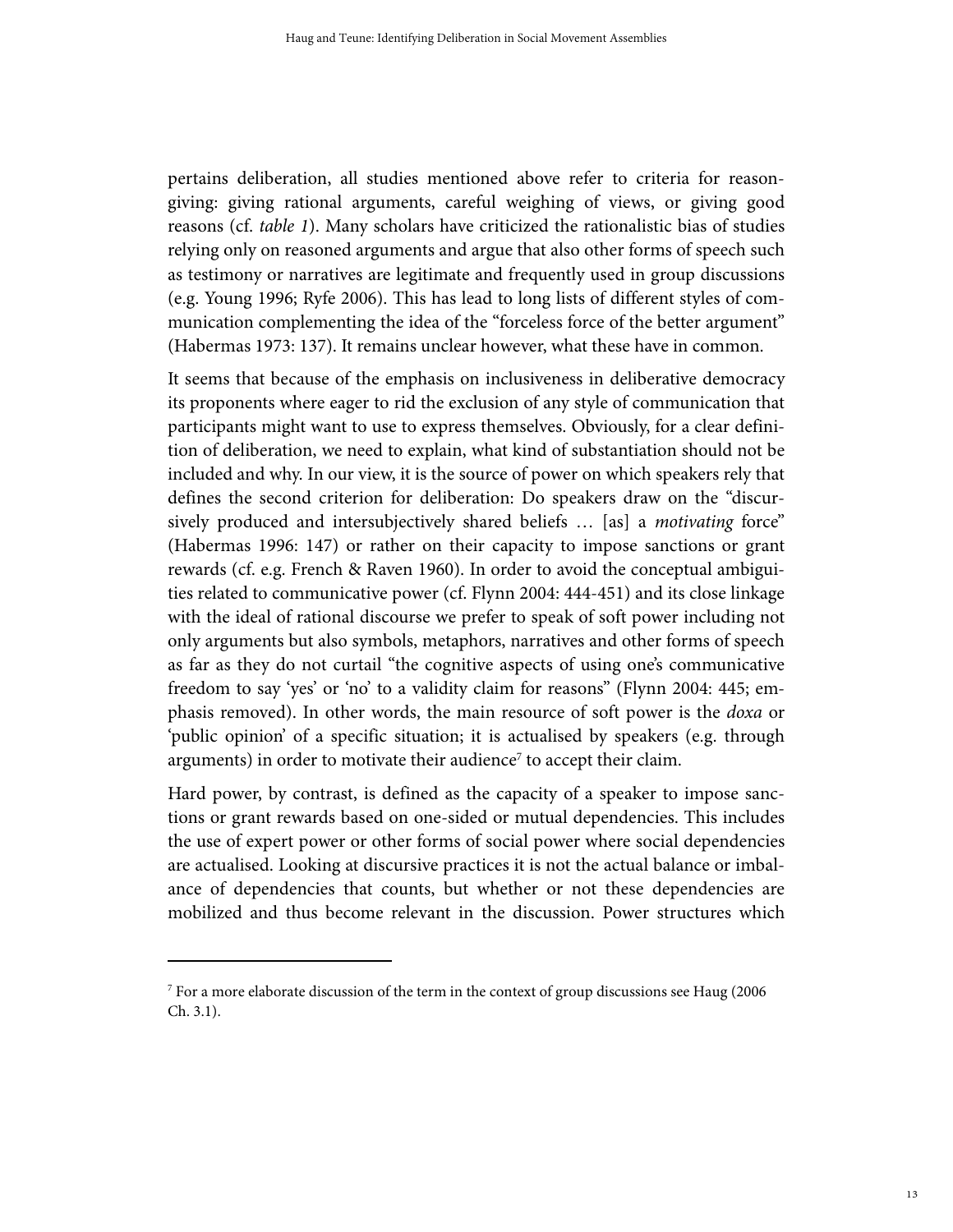exist beyond their actualisation in a specific situation will be dealt with on the level of a more holistic group-analysis, not in the situational analysis of discourse (see below in section 5.3).

## *Symmetry vs. Asymmetry*

All texts on deliberation (cf. table 1) refer to equality as a characteristic of deliberation. However, the notion of equality is defined in very different ways, either in the sense of equal participation, inclusiveness and equal opportunities to speak or as mutual respect and listening (which does not necessarily imply equal participation).8 Since we want to regard deliberation strictly as a practice of discourse, i.e. of communicative interaction, we focus on the relation which speakers constitute between themselves and others as they speak. In deliberation, these relations will be symmetric in the sense that other discussants are recognised and treated as equals. They are not devaluated or valorised by the speakers (e.g. because of existing differences). Other forms of discourse, by contrast, may be characterised by asymmetry. In such a situation, speakers treat the other as inferior or less important.

#### **4.2 Participation as condition and result of deliberation**

Most literature on deliberation and deliberative democracy also refers to such criteria as equality, inclusiveness, extensive participation, representation of all views (cf. table 1). This participatory characteristic of deliberation is perhaps the most consensual one compared to the others mentioned above. It is unclear however, if it refers to active participation in the sense of taking part in the discussion itself or to passive participation, understood as listening to the discussion but having the opportunity to intervene. In the case of group meetings the first refers to actively making claims in the discussion while the latter simply means attending the meeting, which of course requires accessibility of the meeting or its mediated forms.

<sup>&</sup>lt;sup>8</sup> In the theoretical discussion, Habermas - to name just one of the most prominent advocates of deliberative democracy – supposes that equal communicative rights are counterfactually assumed in the very act of arguing and thus "part of the intuitive knowledge of how to argue" (Habermas 2005: 385). However, Habermas acknowledges that such "abstract units invite an empirical analysis of how informal yet focused deliberations deviate from the model of rational discourse" (ibid: 384).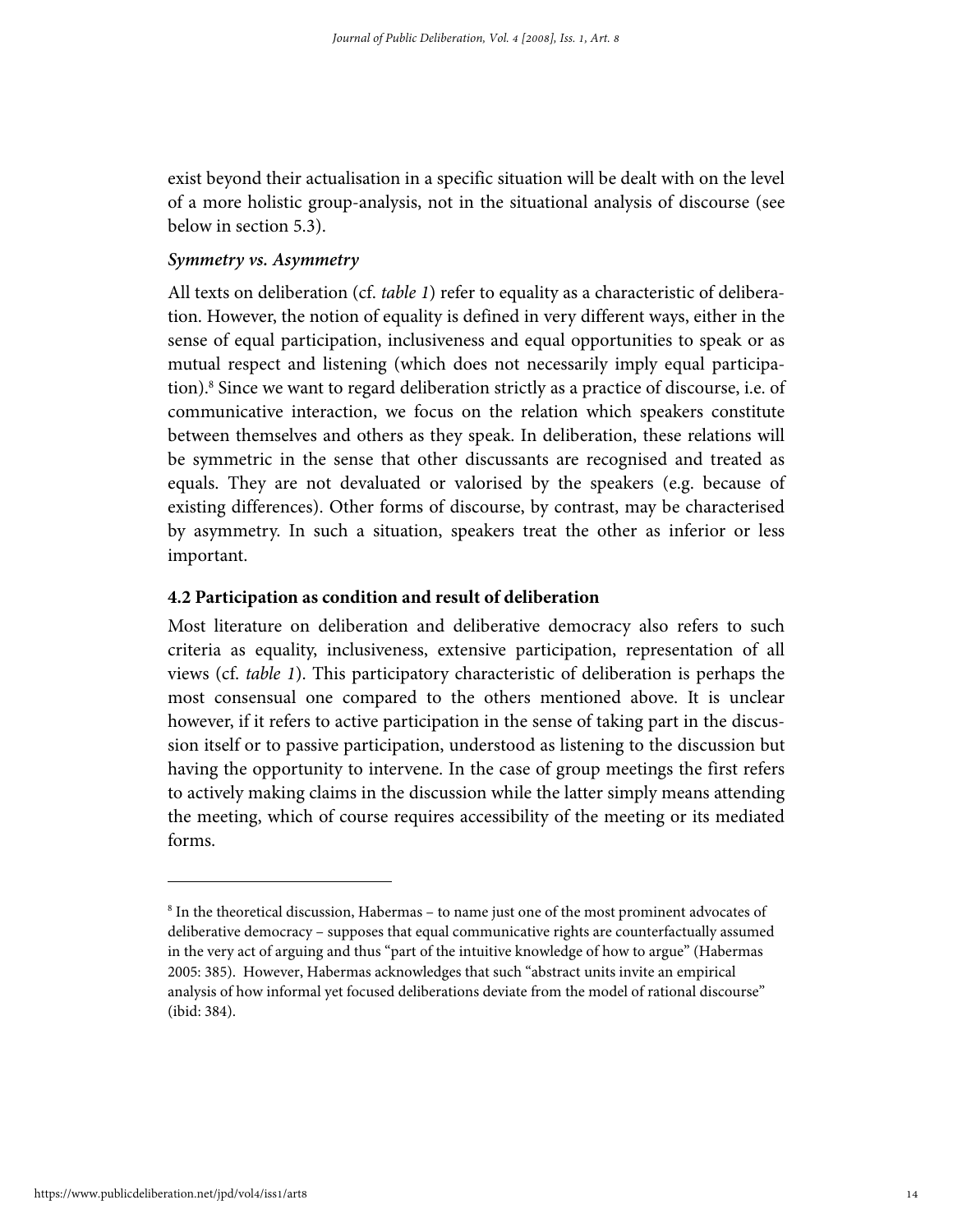Passive participation is obviously relevant for concepts of participatory and deliberative democracy but since our aim is to conceptualise deliberation as a discourse practice and not as a comprehensive democratic procedure we consider passive participation as not relevant for our definition. Nevertheless, participation is part and parcel of our research (see figure 1). We gather data to analyse how the number of people in the audience as well as their characteristics influence the type of discourse amongst the active participants (arrow C in figure 1). Similarly, we can analyse if meetings which are known for a specific type of discourse attract more or fewer participants (arrow D).

Active participation is more closely related to concepts of deliberation but we also exclude it from our definition of deliberation as a practice of discourse, primarily because there is no theoretical reason to define deliberation per se as a democratic practice. By distinguishing between deliberation and participation we can study empirically whether or not (or in which situations) deliberation is a democratic form of discourse in the sense that it fosters participation (arrow D in *figure 1*). Burkhalter et al. (2002: 413) argue that this is the case and even speak of a "reproduction circuit", which reinforces "expectations, attitudes, beliefs, and habits that, in turn, are conducive to the original behaviours [i.e. deliberation]" (ibid.). This might be true for individuals on a general level but if we look at the actual discursive practices as they occur in concrete situations, the question arises if the circuit is really reinforced in practice because with a higher number of active participants deliberation might become more difficult so that participants get frustrated or fall back to "familiar cognitive routines and scripts" (Ryfe 2005: 61).

In other words, there is some reason to assume that high active participation does not facilitate deliberation (arrow C in *figure 1*) and it remains to be studied under which conditions (arrows A and B in *figure 1*) deliberation takes place and can be sustained even under conditions of high participation. As figure 1 indicates, we suggest studying these conditions on three levels: the level of group structures, the setting of the observed meeting and – since we are especially interested in the capacity of deliberation to resolve conflict – the nature of the specific controversy.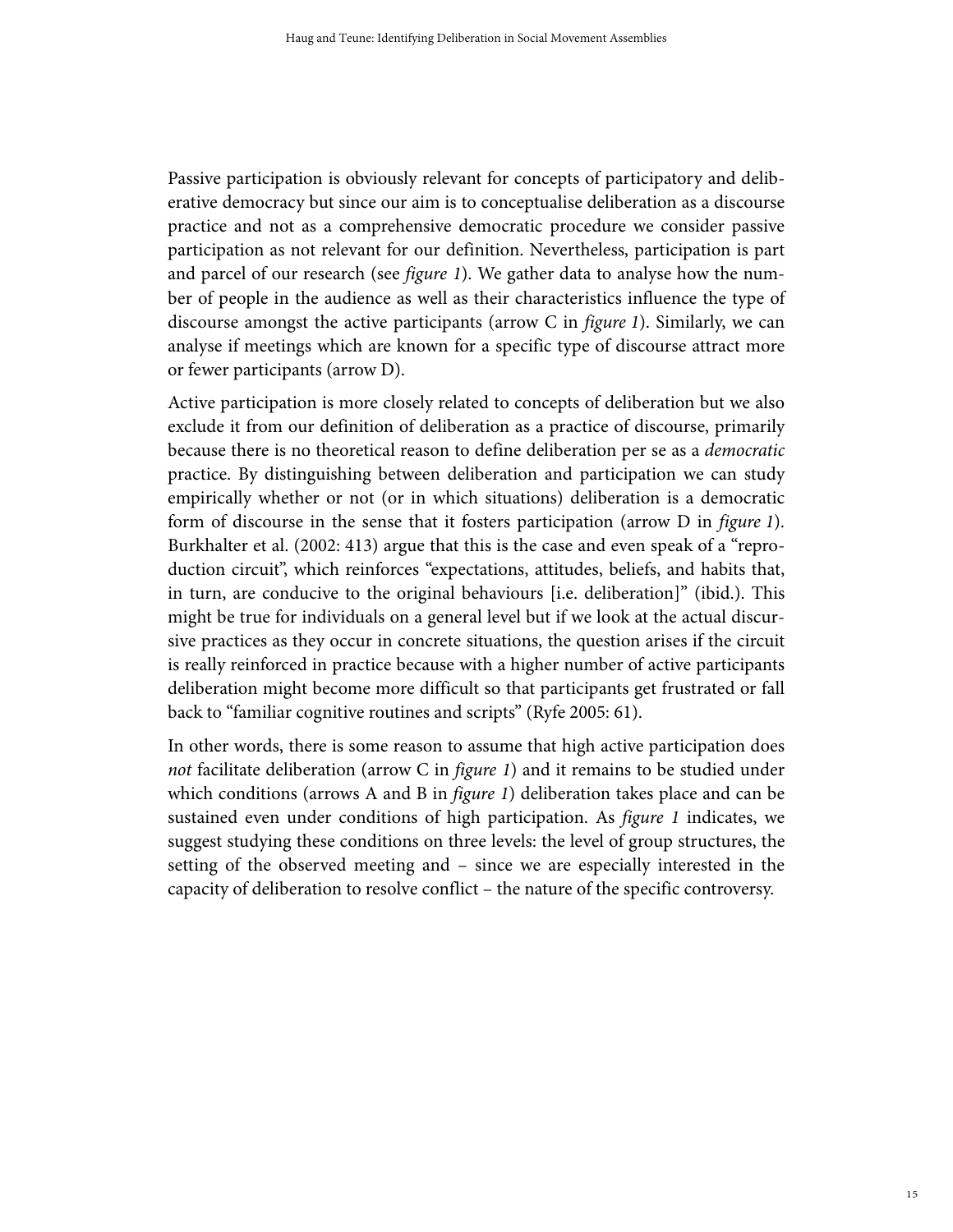



## **4.2 The 3-Dimensional Model of Discourse Practices**

Having identified deliberation as a specific practice of discourse with three core characteristics and the relation of this concept to participation, we will now illustrate how the above dimensions can be combined to form a 3-dimensionsonal model of discourse practices. It provides a tool to distinguish eight practices of discourse, with deliberation being one of them. This way, we may broaden our horizon when analysing group discussions and acquit ourselves from an normative obsession with deliberation as the ultimate art of discussion.

Our model can be visualised as a three-dimensional space in which any discourse practice, which a speaker may make use of, can be located (figure 2). The origin of the coordinate system is defined as "ideal deliberation" – a symmetric and cooperative discussion where only soft power is used. It serves as our analytical point of reference, thus measuring the real world practices of discourse as deviations from this point. It is important to note however, that it is not our aim to put a normative value on these deviations. It is simply the most coherent way of combining the three dimensions to form a three dimensional space. Different democratic theories have different norms of public discourse (Ferree et al. 2002) and in every controversial situation it depends on the respective institutional setting how competitive the discussion, how symmetric the relations between participants ought to be, and what sources of power may be legitimately used.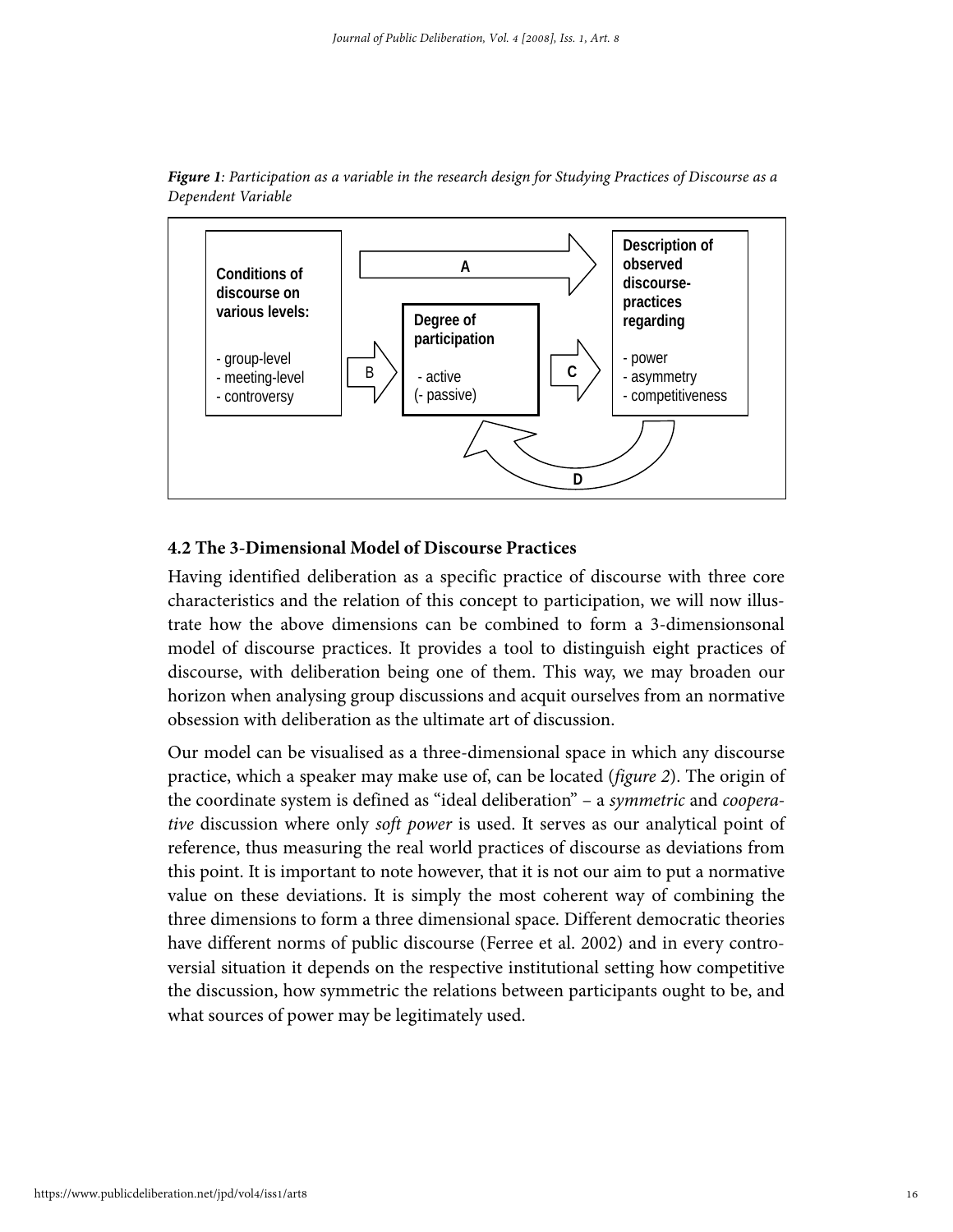The three axes do not represent the absolute amount of hard power, asymmetry, or competitiveness but their relative importance compared to soft power, symmetry and cooperation respectively. Every communicative interaction which we observe can be located somewhere in this three dimensional cube with its coordinates indicating its relative amount of power, asymmetry and competitiveness. However, an exact measurement of these dimensions is – at least for comparative participant observation – practically impossible. For our purposes, it is perfectly sufficient to split every axis into two parts with one of the antagonistic concepts prevailing. Each of the resulting eight spaces labelled A to H in figure 2 represents a specific practice of discourse. We explicitly refrain from labelling these cubes because they are not filled exhaustively by common terms for discursive interaction such as guiding, teaching or arguing. Nevertheless, to make the idea more tangible, we will give one example for each of these analytic spaces. Some of the names assigned to each discursive practice are more appropriate than others so they should be regarded as examples roughly describing the different discourse-practices but not defining them.



*Figure 2: The 3D-sphere of discourse-practices*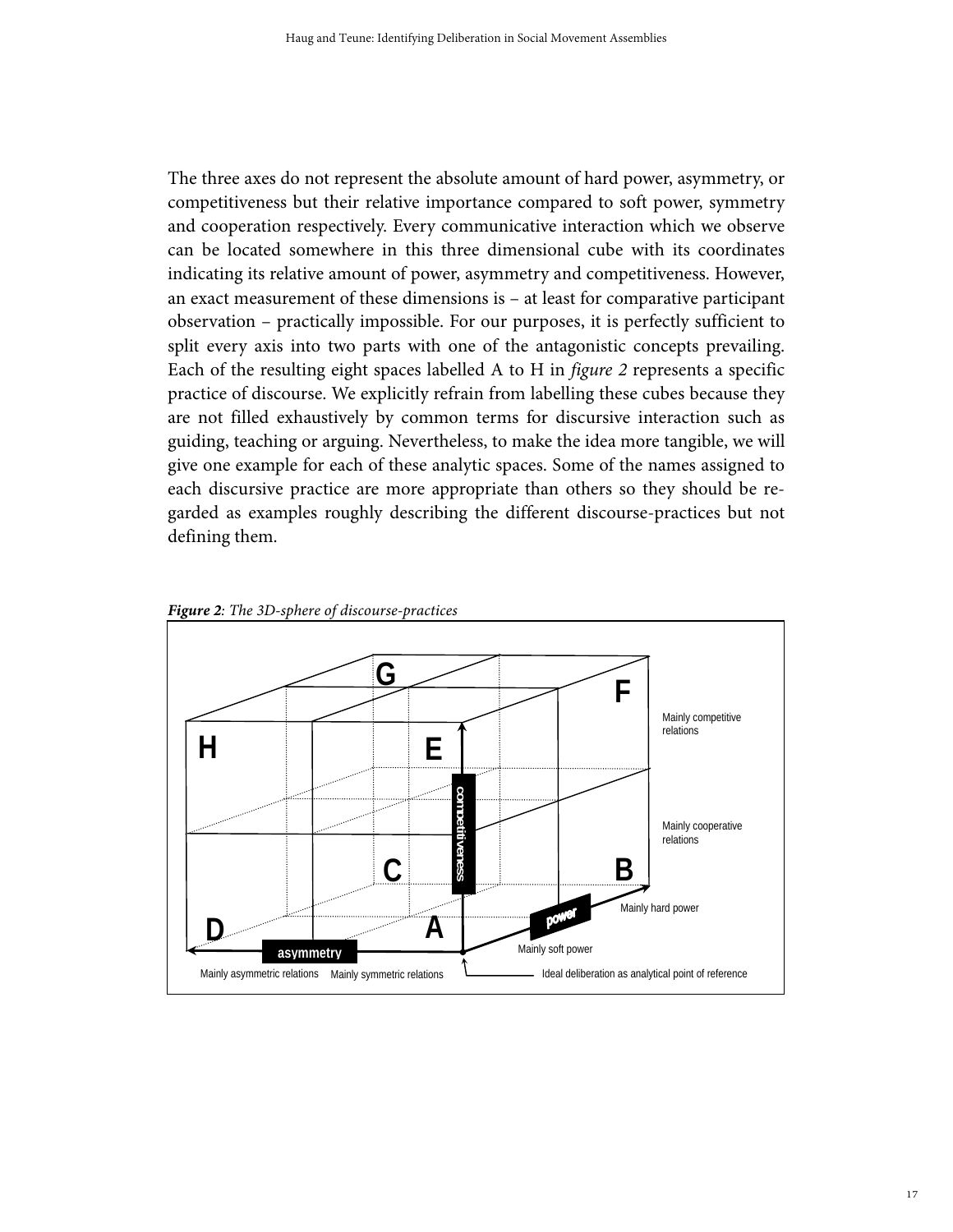As already mentioned, *deliberation* (A) takes place when discussants treat each other as equals, view the discussion as a cooperative search for a common solution and rely mainly on the power of arguments. Coordination (B) differs from deliberation in that arguments are obviously less important. Discussants cooperatively try to combine their different positions in order to build a common solution based on their respective hard power. However, possible differences do not play a role in the process (symmetry). In opposition to such discourse, guidance  $(C)$  is characterised by the asymmetric relation between discussants. While still aiming at a common solution for all, there is clearly one leader (or several leaders) who does not treat others as equal (e.g. they are considered less important or less knowledgeable) and the others accept their (partially) inferior position. In the process of guidance, the potential sanctions possibly imposed by the leader(s) matter more than their arguments because the guided are dependant on the guide (or believe to be). Consultation (D) could also be considered as some kind of guidance but it differs from it as hard power is not relevant here. It is the quality of the advice that matters to the advised because there is no sanction to be imposed by the consultant if the advice is not followed. However, other than in deliberation, arguments do not fully speak for themselves but are considered valuable because the consultant who advances them is considered superior (at least with regard to the subject matter).

Looking at the competitive forms of discourse, we will find a dispute (E) similar to deliberation. The difference is marked by the fact that discussants do not aim at a common solution but at promoting their own position. However, they do not use hard power to enforce their position. In *bargaining* (F), there is a high relevance of hard power, which the discussants use in a competitive way. Unlike in coordination (where the aim is to build a common solution) discussants only make concessions where they are forced to or where they gain an advantage. They regard each other as equals however, either because they have to (expectations of the group, formal rules etc.) or simply because they prefer such relations. Whenever this is not the case, we are witnessing *pressuring*  $(G)$ . In this kind of discourse practice, discussants do not usually regard the others as equals but as inferiors. While guides also treat the guided as inferiors, they still aim at a common goal. To the contrary, pressuring is done in order to push forward the own position and any available sanctions are used to reach this goal. If hard power is not available or there is a taboo on using it, then discussants will try to influence the others by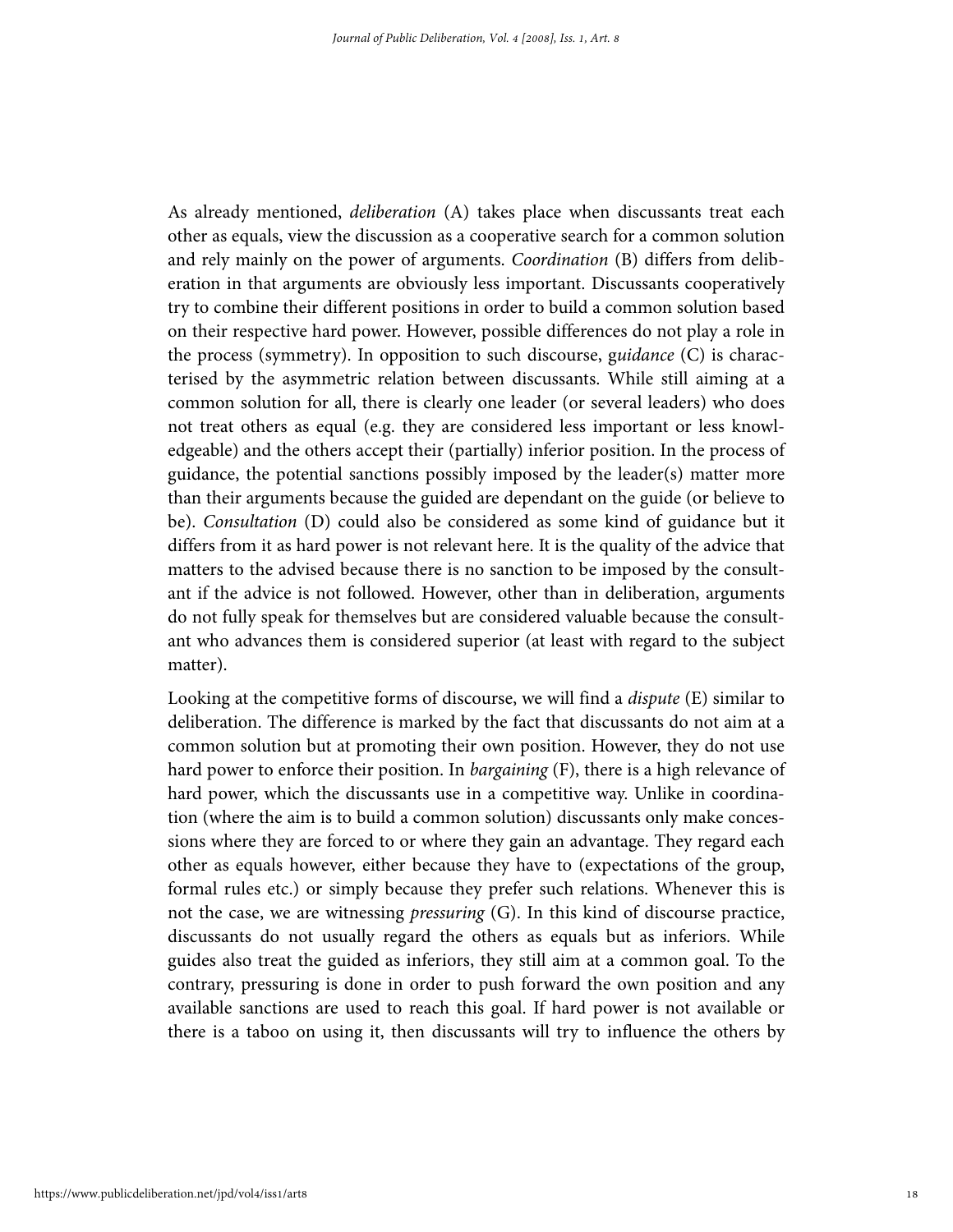persuasion (H), often in an agitatory or inflammatory way. Other participants are treated as objects of indoctrination, rather than equal subjects. Other than in processes of consultation where the consultant listens to those seeking advice in order to find a common solution, agitators do not listen or if they do, they do so in order to optimise their strategy for their own victory.

# **5. Operationalisation for Comparative Participant Observation**

In order to produce comparable data about our participant observations, a codebook was developed in the framework of the DEMOS-project, which gives detailed instructions how the theoretical dimensions described above can be measured in practice by research teams in different countries.<sup>9</sup>

Ensuring reliability of the coding in such an enterprise is a challenging task though. This is surely one of the reasons why comparative participant observation involving data from more than one observer has rarely been put into practice (cf. Schöne 2003). Ideally, all observers should participate in the same meeting, code it independently and then compare their codings, discuss inconsistencies and repeat the procedure until all observers share the same idea of each category. When doing the actual fieldwork two observers should ideally attend each meeting and discuss inconsistent coding not only between them but also with the other observers. In practice however, we will have to cope with a number of curtailments of this ideal situation.

Firstly, a rather practical problem can be getting access to the field. It may not be easy to find a group, which is willing to be observed in their meetings by several researchers. We can say from our experience that social movement groups are generally less doubtful against researchers than they used to be (some even welcome being observed and getting feedback about their own practices). Nevertheless, one should not underestimate the scepticism often present at least in parts of the group. Apart from the absurdity of a meeting with, in our case, ten test-coders, it may also be difficult to continuously have two observers in the same group because trust needs to be established toward both observers.

<sup>9</sup> All instruments, including the codebook are available online at http://www.iue.it/OnlineProjects/SPS/DEMOS/Instruments.shtml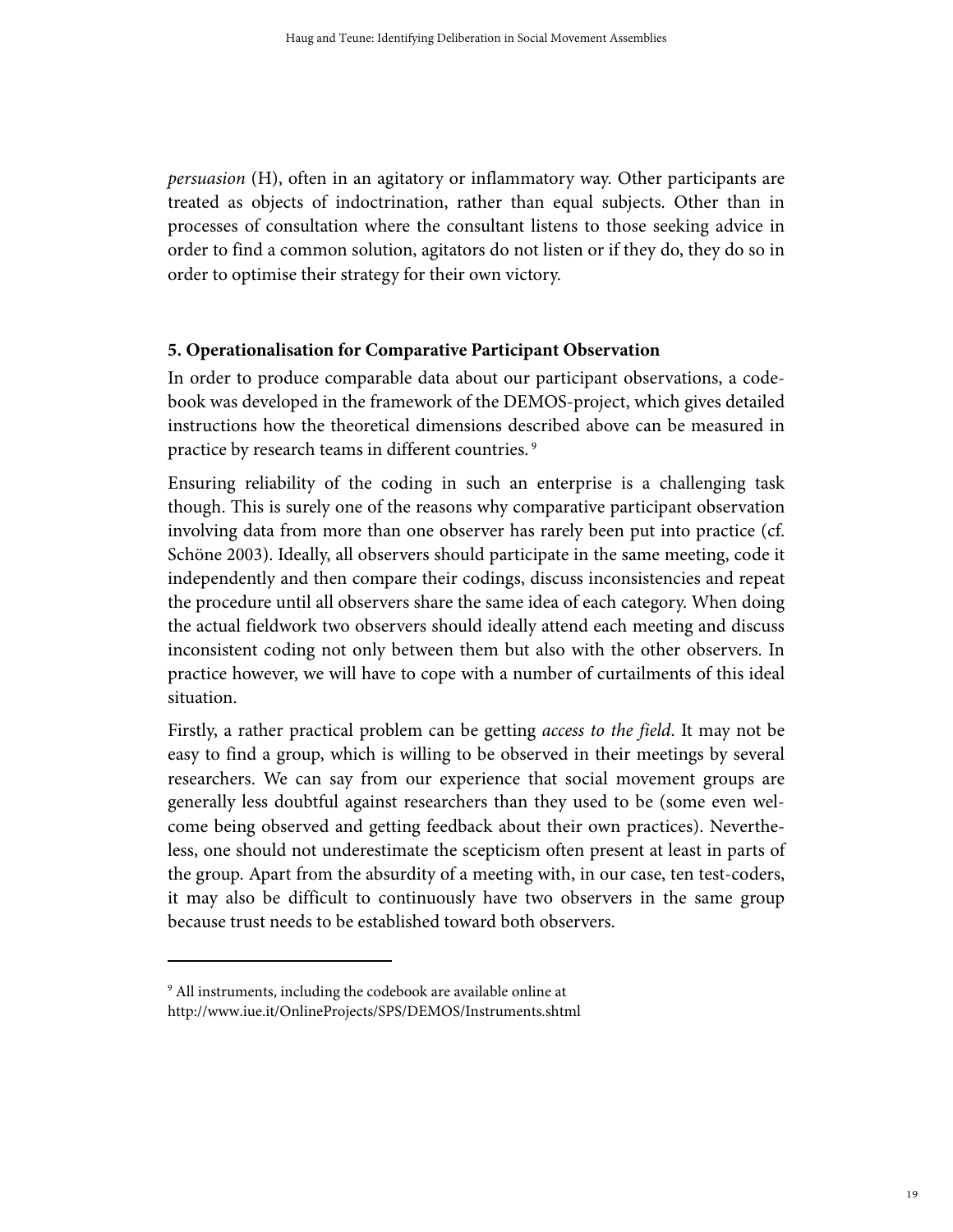Secondly, the joint pre-tests require significant resources in terms of travel costs and time. In our case, a copy of the movie "12 Angry Men" (1957 by Sidney Lumet) turned out to be a helpful surrogate.10 However, it also became clear that watching a movie is far different from observing a real social movement assembly, both in terms of the type of meeting and the form of presentation (cameraperspective and cuts). It was therefore essential that at the time of test-coding (parts of) the movie, all observers had already done some test-coding in the field so that during the discussion about the coding of the movie everyone knew what kind of situations would really be coded afterwards.

Thirdly, cultural and language differences are likely to be responsible for misunderstandings and thus miscodings when researchers from different countries come together to observe meetings in one specific country (a country where a language is spoken that is a lingua franca for all researchers). The cultural differences can be relevant in two ways. When comparing across continents, but even across Europe or the U.S.A., a basic knowledge of local habits and customs plus the political context is needed to understand practices of discourse adequately. Nevertheless, ensuing discussions amongst the researchers about misunderstandings can be instructive for a deeper understanding of their categories.

As a solution to the above mentioned problems a continuous exchange amongst all observers should be established during the observation period. The value of an email list (or even periodical phone conferences) dedicated to the ambiguities of coding complex interactions in a reliable way should not be underestimated. Discussing uncertainties of the code book as they arise helps to create a common understanding of the categories and ensure adequate reliability<sup>11</sup> of the data.

 $10$  The whole movie captures a very controversial meeting of a citizens jury, discussing whether or not a boy accused of killing his father is guilty or not.

 $11$  One of the anonymous reviewers was insistent that we should "provide some mechanism to test the reliability" of the coding. We can understand that demand from the point of view of a classic 'quantitative' approach. However, for the reasons discussed above, we found that although comparative participant observation needs some degree of standardization and – of course – common understanding of those standardized categories, it cannot (yet?) reach the standards of, for example, quantitative content analysis (which by the way is rarely ever done by several teams in different countries - otherwise they would also experience similar problems). Besides not aiming at a purely standardized approach, we also believe that reliability can also be 'measured' discursively through continuous discussion within and between the research teams dealing with different cases.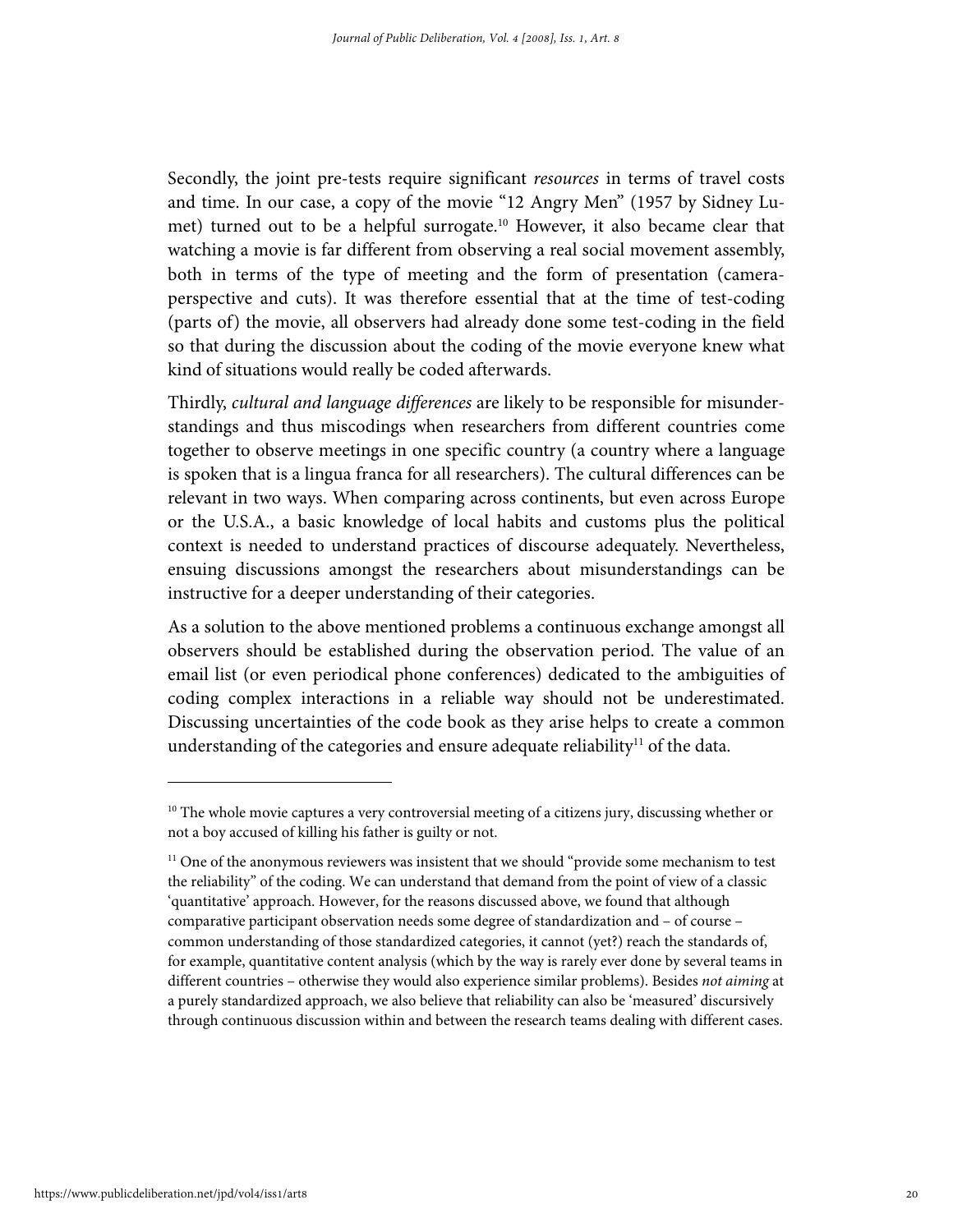Furthermore, it is essential to view the standardised coding of theoretically inspired dimensions as only one part of the data set. Field notes are nevertheless vital part of the research process, also in comparative participant observation. They serve as a framework to ensure adequate interpretations of the standardised data. For a systematic approach to comparing contextual data (left box in *figure 1*), we distinguish three levels of observation and accordingly use three types of reports to be given by the participant observer: a general group portrait, a session report and a controversy protocol.

The group portrait is based on the participant observer's accumulated knowledge about the group and only given once for each group at the end of the observation period. The session report is filled in after each observed session and one controversy protocol is coded for each controversial discussion. Both the session report and the controversy protocol are based on notes taken by the observer during the session. As a result of this three-layered procedure of data collection, we are able to compare our data not only on the micro-level of controversial situations but also on the contextual level of sessions (as a context in which the controversies take place) and on the group level (as a context in which the sessions take place). Figure 3 illustrates this structure of the data. The data on the controversy level is coded in a standardised way, the data on the session level also contains some standard codes but also some text descriptions of the agenda as well as special incidents and peculiarities during the session. Finally, the group description is a free flowing text, written along a given number of keywords to ensure that a number of essential aspects have been dealt with by all observers.

In the following, we will focus on the controversy protocol since our theoretical model has been developed with regard to discursive practices in controversial discussions. The other two levels will be briefly described.

 $\overline{a}$ 

One possible result of this process of deliberation amongst the researchers can be the insight that no common understanding of a certain category can be reached, despite detailed description and examples. This can be due to diverging interests regarding the main research question but more likely this will happen when the category is too complex or too abstract. However, as regards the main categories suggested in this paper, more than 13 researchers in six countries did not reach that point of complete disagreement. Whenever we experienced differences in coding or unclear understanding of how to apply a category, we were able to solve this through collective deliberation (quite close to the ideal point in *figure 2*) leading to further specifying – for example – the difference between hard power and soft power.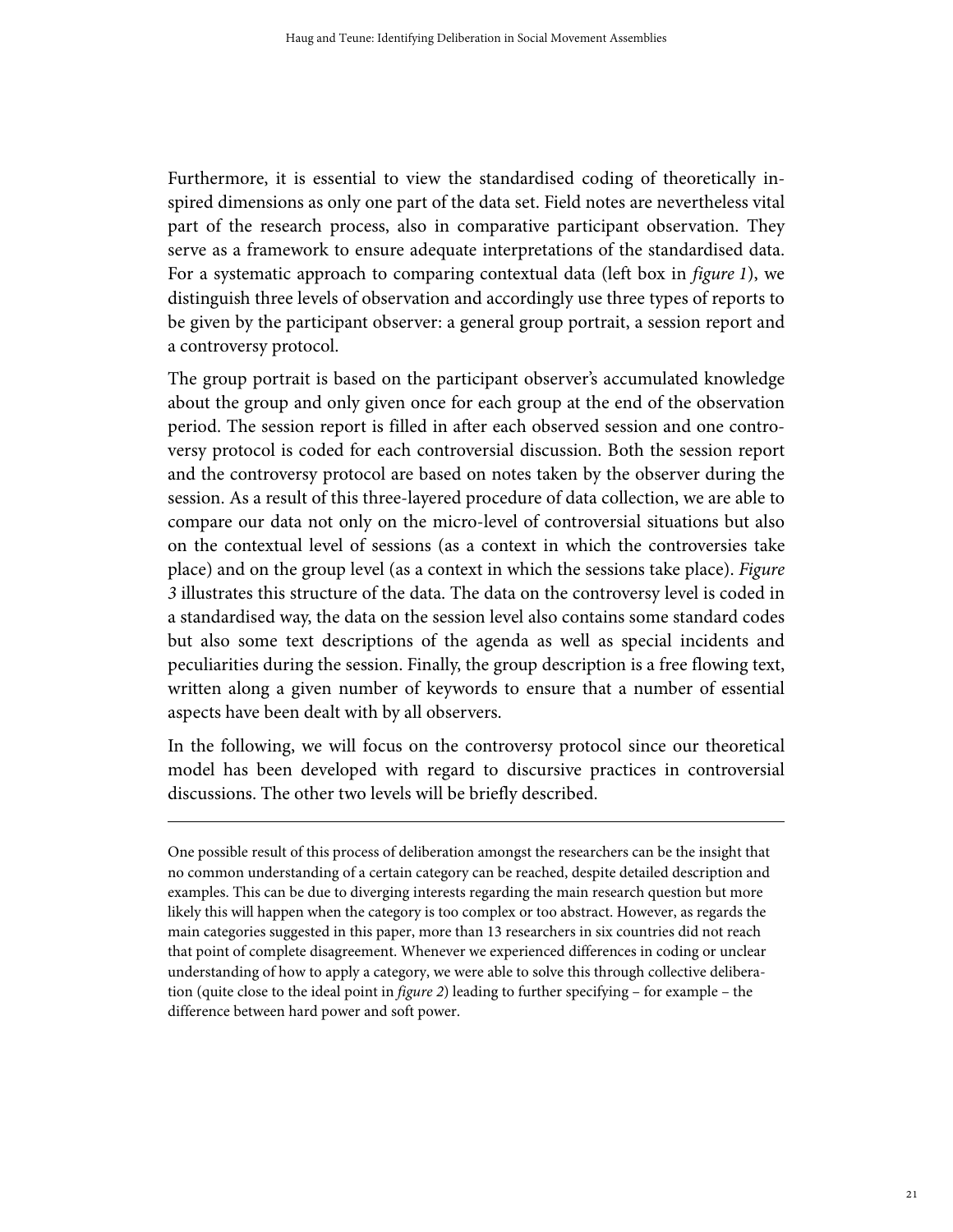#### **5.1 The Controversy Protocol**

For each controversy, a total of 28 variables are coded, including the dimensions introduced above, are coded.12 The codebook contains examples and detailed coding instructions defining the meaning of the codes/categories and giving examples of how they should be used. In the following we will briefly describe the operationalisation of our main dimensions.

The main difficulty in operationalising each dimension of discourse is that the basis for the coding is a whole controversial discussion comprising a number of speaking turns that might be unique with respect to power, asymmetry, and competitiveness. They all have to be subsumed under one single code for each dimension when we want to characterise the controversy as a whole, i.e. we are not coding individual behaviour but 'group behaviour' (as an aggregate of individual behaviours). The observer has to estimate something like an average across all speaking turns within that discussion but also consider the discussion as a whole, i.e. the observer should consider not only the mere number of statements showing a certain tendency but also their importance for the course of the controversy. As a general rule, the intensity of single speaking turns can be neglected as long as they do not obviously influence the rest of the discussion to a large degree. For example, if someone makes a very angry and disrespectful intervention but the others just ignore his anger and continue with their discussion in a calm way, then we note that some asymmetric behaviour was present in the discussion, but certainly not prevailing. In ambivalent situations the participant observer uses as an orientation the hegemonic definition within the group of what the situation is. In other words, the perspective of the observed actors themselves has to be taken into consideration.

 $12$  Other variables are: duration of controversy, participation (total / active / total female / female active), reference point of the controversy, line-up of conflict situation, uncivility, 'focusedness' of the discussion, general atmosphere, origin of conflict, time pressure, decision-orientation, type of moderation and involvement of moderator.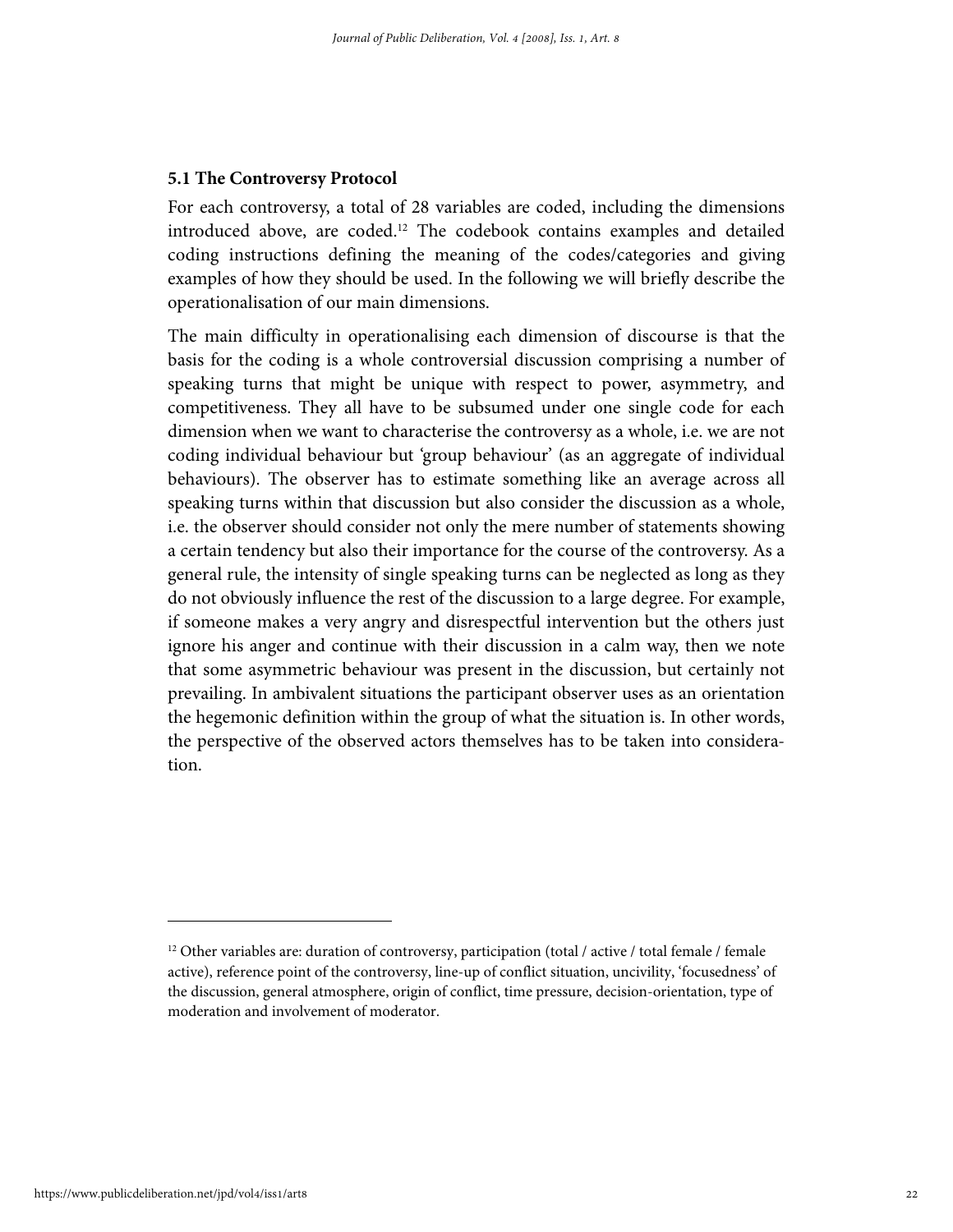



In order to ensure reliability, this type of estimated measurement can only be rather rough. Measuring our dimensions of discourse in more detail than a fourpoint-scale<sup>13</sup> would be assuming an accuracy which is simply not possible. In any

<sup>&</sup>lt;sup>13</sup> The four categories can be understood as 0-25 percent, 25-50 percent, 50-75 percent and 75-100 percent of whatever the scale measures.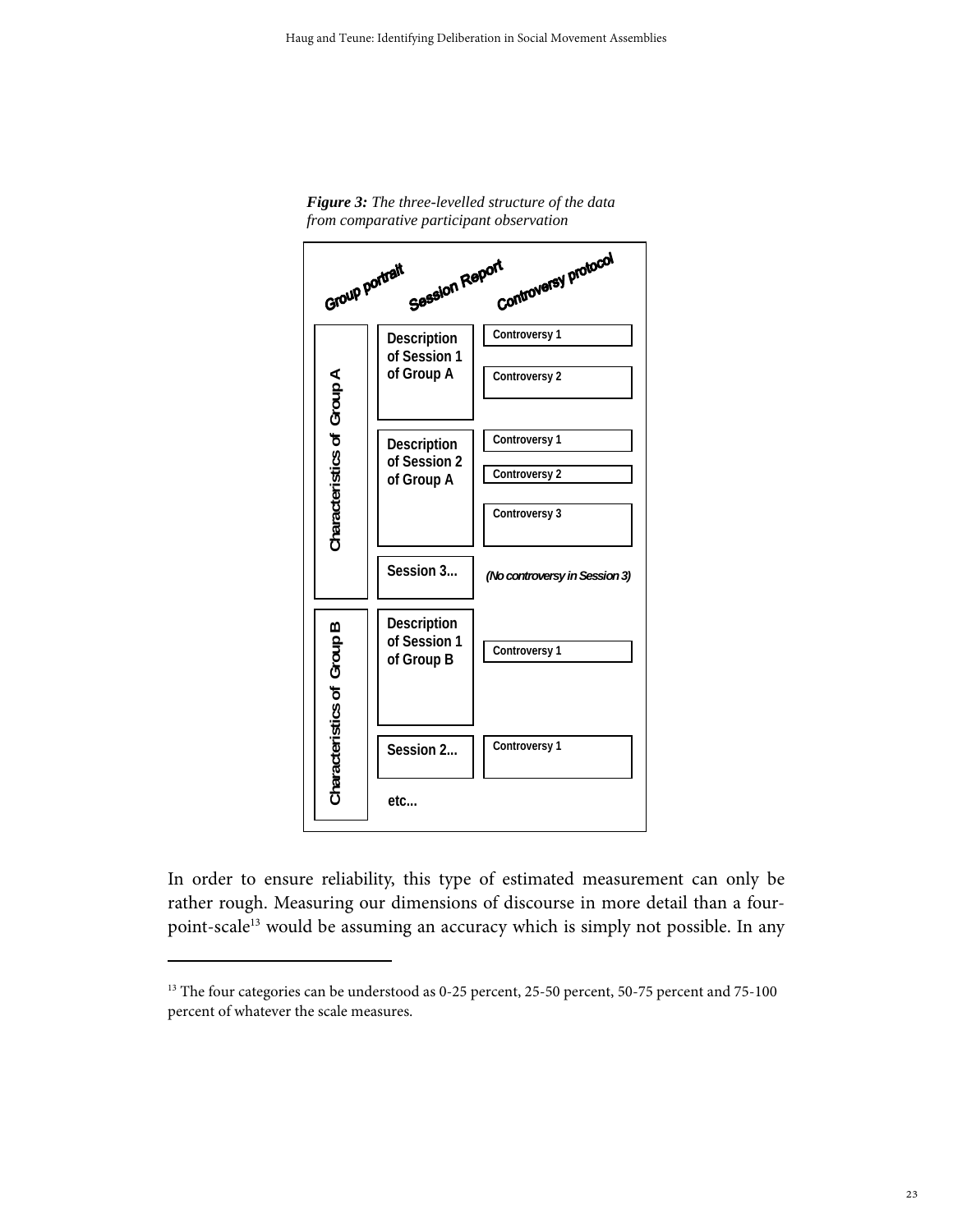case, it is essential for observers to take notes during their observation that help estimating the codes and also to allow later the reconstruction of the coding decision.

#### *Competitiveness*

Indicators for competitiveness are speaking turns, in which speakers give no indication that they are ready to change their position, e.g. when they seem quite convinced that there is little to make them change their mind or to compromise. This might be indicated by an assertive speech style as well as through persistent repetition of the same position. An indicator for a high degree of cooperation, by contrast, would be speakers indicating that their aim is not to 'win' the discussion but to find a common solution, e.g. when they seem unsure of whether their opinion is right or even when they are convinced about their position but are willing to compromise with the others. This might be explicitly indicated by speakers or signified by tone of voice, thinking pauses, etc. as well as asking others for their opinion.

The coding of the discussion-*process* should not be inferred from the envisaged outcome of the discussion, i.e. if speakers argue in favour of a compromise, this does not necessarily mean that they behave in a cooperative way. For example, if they continuously uphold a specific compromise, arguing that this is the best compromise and everybody should agree, then this is a competitive behaviour.

#### *Power*

Typical speaking turns addressing hard power are offers, demands and threats. All of them draw on the possibility of the speaker to either harm or reward other participants or the group as a whole. More generally, hard power is used when references to social dependencies are made in order to motivate others to accept a certain position. It is not necessary to check if the relevant resources are really available to the speaker since we look at practices of discourse and not structural balances of power. However, if a statement is obviously an idle threat and most participants appear to know that, we do not regard this as use of hard power. Also in this dimension the perspective of the participants is relevant.

Excessive shouting, intimidating gesticulation or using more speaking time than granted by the moderator are not acts of hard power as long as they are not suitable to directly enforce the position of the speaker. Such behaviour is usually only suitable to inhibit others from participating in the discourse but not to influence the outcome of the discussion directly. Its effects are thus indirectly measured in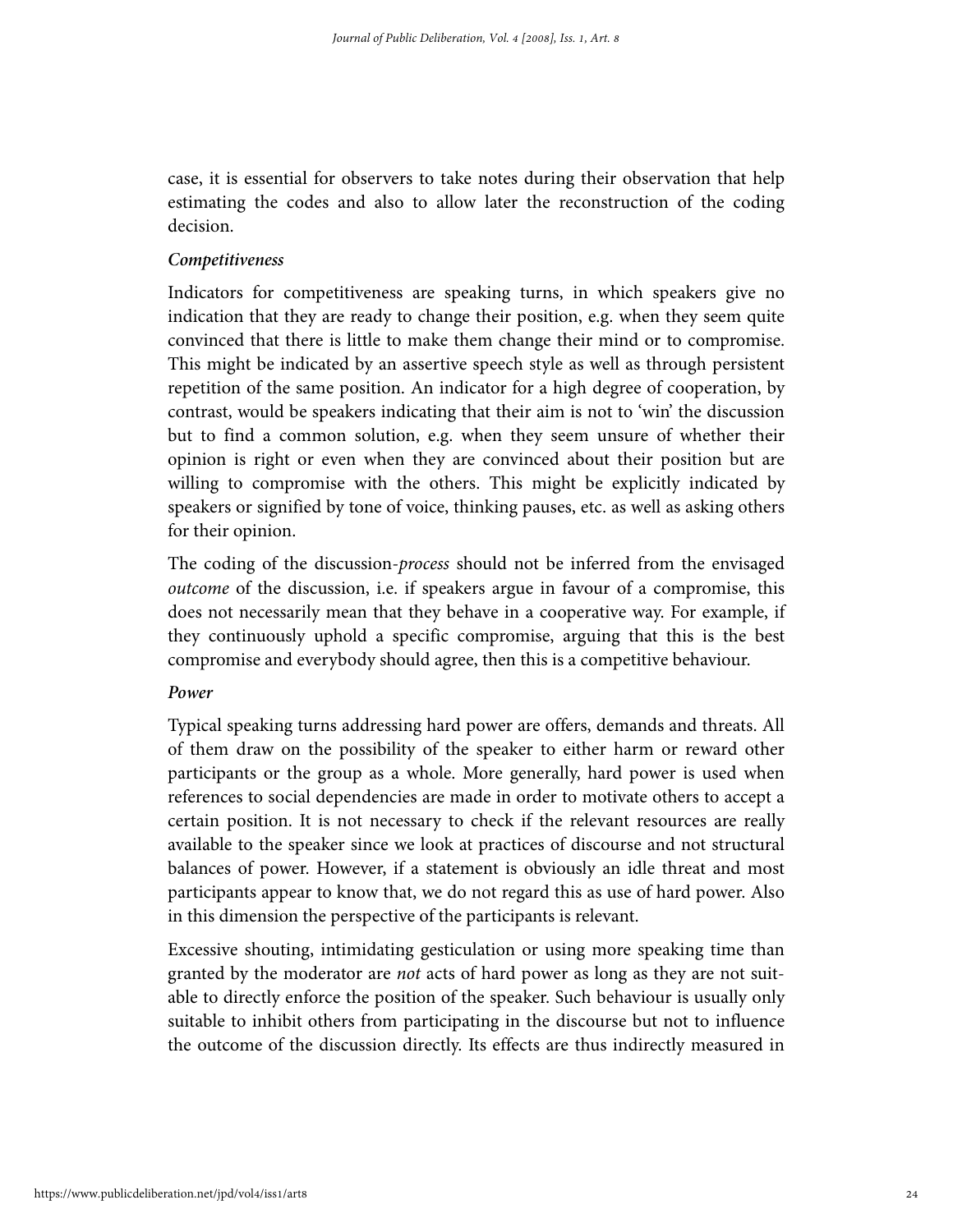the dimension of participation.<sup>14</sup> Shouting and speaking over time are nevertheless expressions of asymmetric relations (see below).

One of the main challenges in measuring the power dimension is to distinguish between power structures within the group and the actualisation of these structures in a specific situation. For example, it makes an important difference if an expert is invited to a meeting to speak as an expert and discuss with the participants or if the same expert sits in the audience and (parts of the) participants do not know about his status as an expert. In the former case, the expert status is publicly actualized (or even created) in that very situation and therefore needs to be considered when coding a controversial discussion in which this expert takes part.<sup>15</sup> In the latter case, the expert status remains irrelevant for the coding as long as it is not actualized in the situation, for example by the expert himself mentioning that he has been working quite a long time on this subject. This limitation of the observer's perspective to the evidence available in a given situation is necessary in order to ensure reliable coding on the level of controversies.<sup>16</sup>

In order to recognise the discursive use of power in practice, observers have to understand the nature of hard power which relies on social dependencies rather than publicly proclaimed beliefs and norms. In the case of material resources and working time, it is quite obvious how threatening an announcement to give or to withdraw such 'goods' may be. Experts hold a monopoly on a specific knowledge which the others in the group need. They depend on the willing participation of the expert who can thus effectively threaten to withdraw this knowledge from the group. The exit of 'ordinary' participants from the discussion will usually not affect the discussion in the same way. The power of non-expert participants lies within their collective organisation enabling representatives to speak for them and using the exit-threat to exert power in the discussion. Here the power of a speaker

<sup>&</sup>lt;sup>14</sup> We have not systematically included explanatory variables for participation since our dependent variable is "type of discourse".

<sup>&</sup>lt;sup>15</sup> In fact, many experts try to neutralize their elevated position in such discussions by downplaying their achievements while others deliberately use the authority given to them in this situation as a source of power in the discussion.

<sup>&</sup>lt;sup>16</sup> The accumulated knowledge of the observer about power relations within a group is part of the group portrait and will be taken into consideration in the process of data analysis.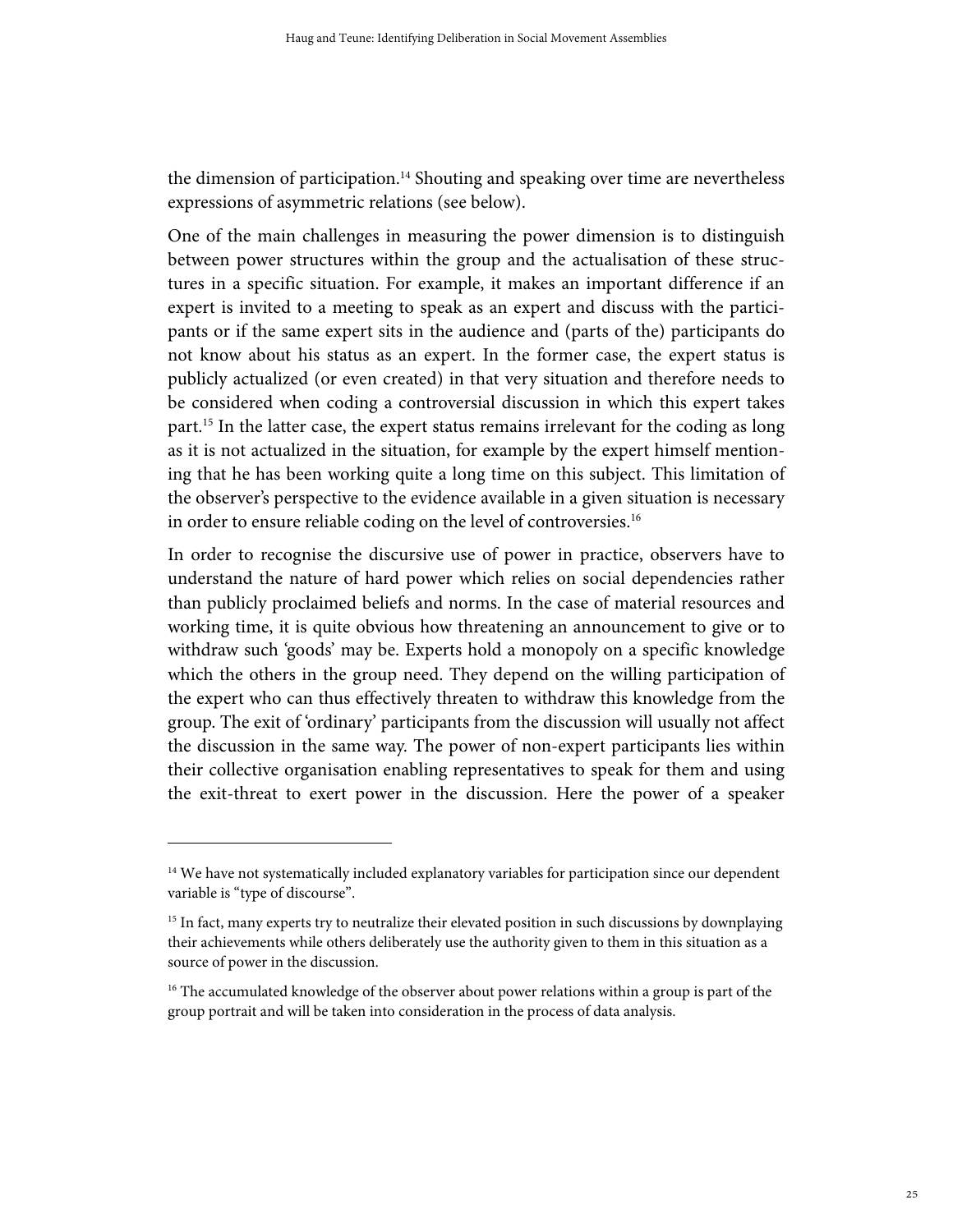representing others results from the dependence of the opponent on the represented and their exit-option.

Furthermore, we need to mention that the degree of hard power used in the process of discussion should not be inferred from the result of the discussion or from the mode of decision. Even though a decision might be finally taken on the basis of hard power (e.g. majority vote), hard power does not necessarily have to be involved during the process of discussion and vice versa. Our aim is to code to what degree discussants employ hard power in the discussion, i.e. they use it trying to achieve a goal $17$  and that is independent of actually achieving it. In other words, it is well possible that even though a major exit threat at the beginning of a controversy has an important weight at the end when the decision is finally taken, most of the discussion leading to this decision was free of hard power. For example, the discussants might have discussed the advantages and disadvantages of the some people leaving the group and other alternatives.

# *Asymmetry*

This dimension aims at measuring to what degree speakers do not consider/treat each other as equals. It does not refer to the quantitative distribution of speaking turns amongst the participants (this is coded in the participation dimension) but to the way the speakers relate to each other. We are witnessing asymmetry not only when a speaker absolutely and fully despises some or even all others. We need to consider much lower levels of asymmetry, e.g. where others are regarded as different and that difference is regarded relevant for the issue at stake in the controversy. Such a difference might be inequality in knowledge: We witness asymmetry when a speaker regards others as less or more knowledgeable with regard to the subject matter (while perhaps admiring him for his cooking skills or as a good friend). Another way of expressing an asymmetric relation can be shouting at others or not reacting to their questions, demands or arguments.

By contrast, we may witness rather symmetric discussions, where there is a high awareness for possible inequalities and attempts to compensate these inequalities. For example, before entering (or continuing) a debate, some basic information about the issue and perhaps a summary of previous discussions might be given, so

<sup>&</sup>lt;sup>17</sup> This goal can be a personal goal as well as the common goal of the group or to mediate between factions or to facilitate the discussion.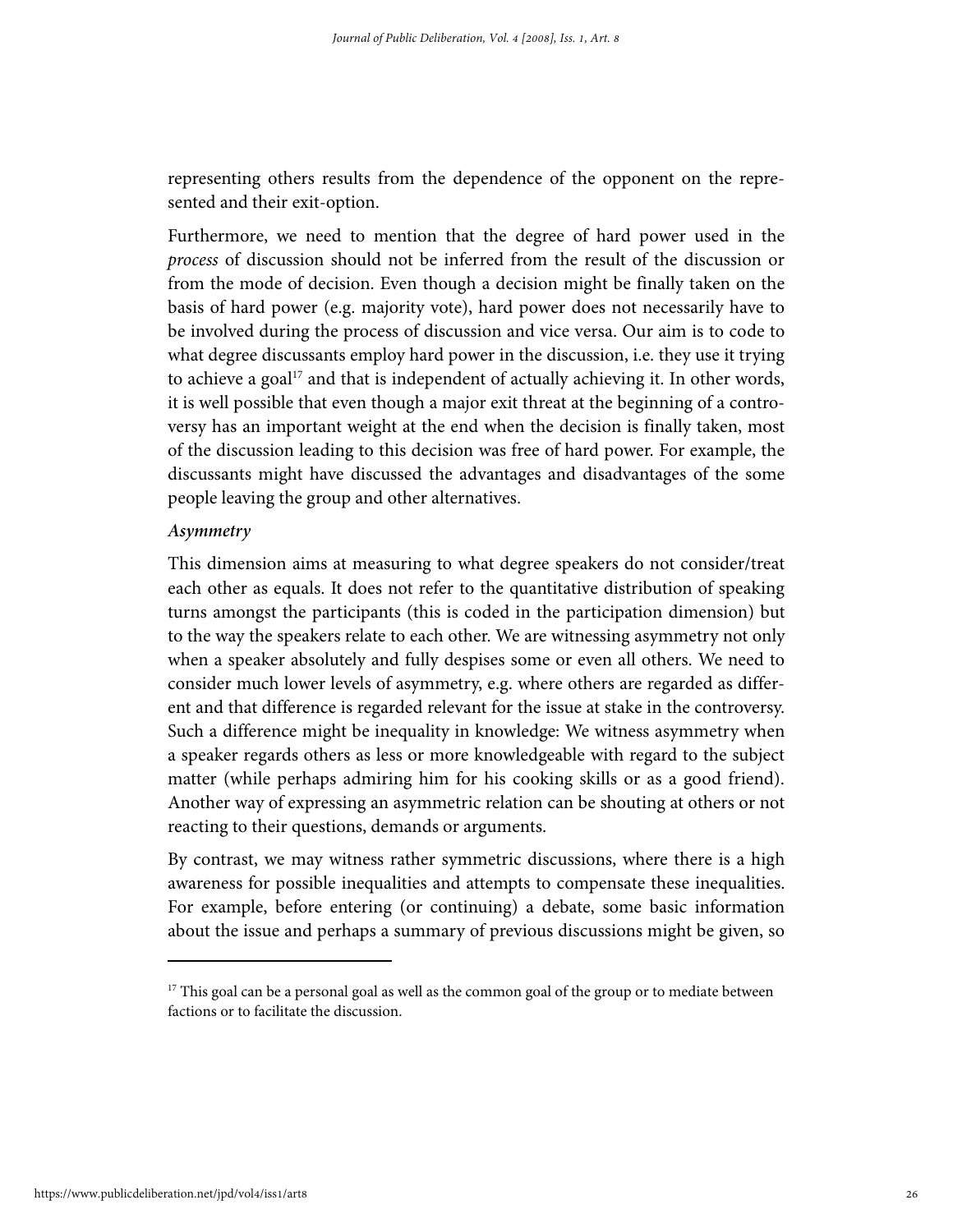that all participants have the same background knowledge. Another behaviour displaying symmetry is openness for different styles of debate and openness for completely different approaches to the issue.

Note that for a speaking turn to be considered asymmetric, the speaker does not need to actively show disrespect for others. Like in the other two dimensions, the context of the situation is crucial; otherwise coding will not be valid.

# **5.2 The Session Report**

The session report gathers data about every group session attended by the observer. Its purpose is to provide data about the context that frames controversies within the group. The session report structures all communication during a group's meeting chronologically be it controversial or not. For each phase (agenda item) of the meeting we record the duration, the dominant form of interaction (input statement, separate contributions, discussions, brainstorming, go-round etc.), a rough measure for participation (number of male/female participating actively/passively) and possible decisions as well as the mode of decision (unanimity, majority vote, tacit agreement etc.). Other particularities of the meeting are also noted (e.g. who prepared the meeting? who is the facilitator? why? suspected hidden agendas etc.). Providing these context data, the session report allows us to answer several questions: How much of the meeting is actually devoted to controversies? In which situations does conflict emerge? Does participation differ during controversies? And do decisions and related constraints trigger discussions that otherwise would have been unheard? Beyond keeping hold of the sequence of a meeting, the report is designed to record particularities of the session. This is to notice differences in comparison with precedent meetings that might be a sign of particular circumstances or a general change in the group's behaviour and/or composition.

# **5.3 The Group Portrait**

On a more general level a group portrait complements the information gathered in specific sessions of the group. Knowing about the group's ideology, its history, social composition and strategic preferences is a prerequisite to understand the controversies that are observed and classified in a more formalised manner. Longstanding personal or ideological conflicts, for instance, might have shaped the group communication and continue to structure internal debates. The purpose of the portrait is to convey a basic knowledge about the group to the other researchers who should then be able to understand better group processes as they are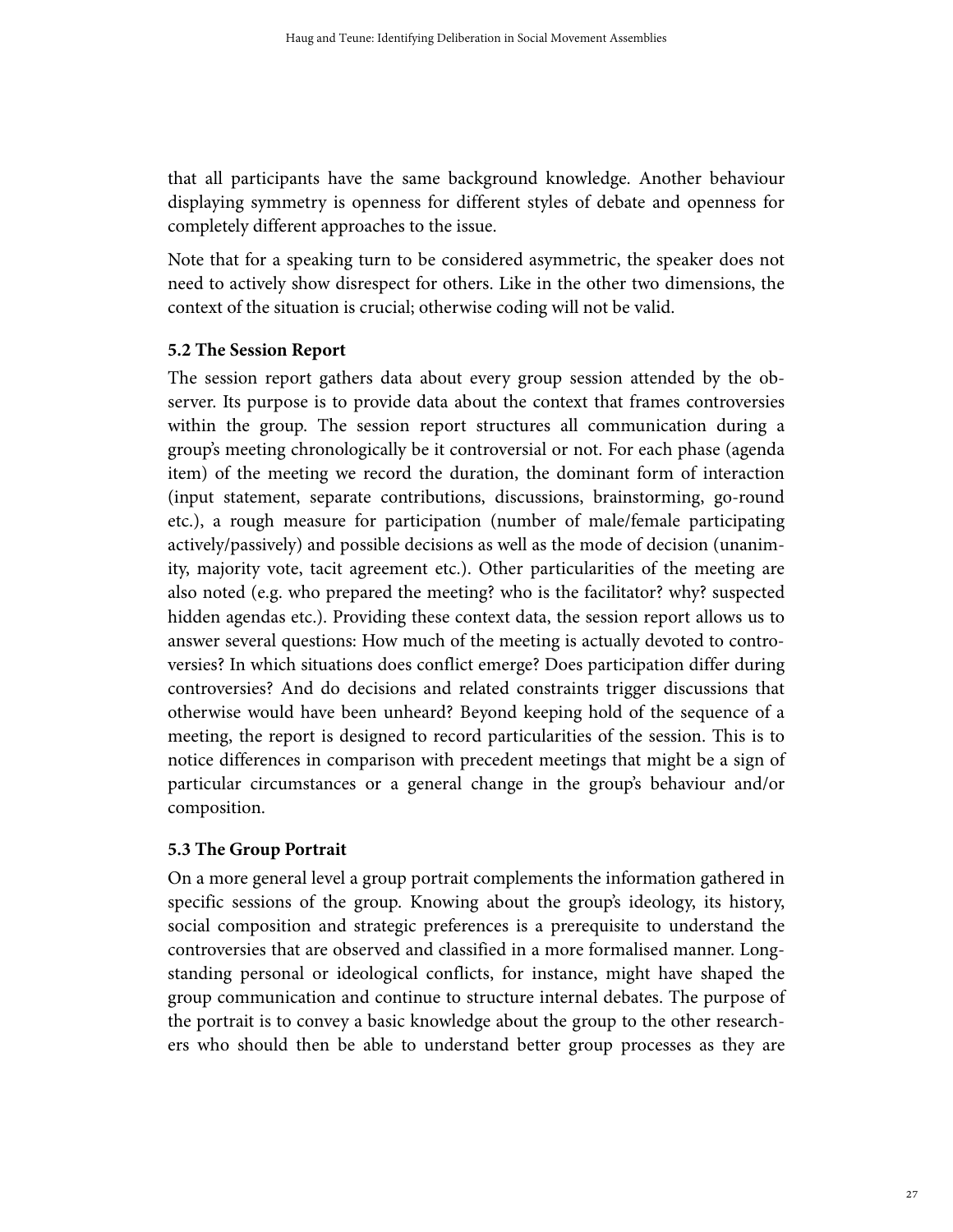recorded in the protocols during a session. Ebbs and tides in the membership, the composition of participants and specific roles within the group are some of the peculiarities that can be reconstructed on the basis of documents and short interviews with long time members of the group. Particularly relevant for the study of deliberation is information about shared ideas about democracy in the group. On the internal level, the group's vision of democracy helps to understand why the group chooses specific routines and styles of discussion.

#### **6. Summary**

In this paper, we have addressed three methodological challenges which we encountered when trying to study practices of discourse within the global justice movements. First, we looked at some characteristics of these movements, briefly addressing the different settings in which controversial discussions occur and pointed out that these various conditions of discourse should be considered when selecting the cases to be studied. Second, we gave a rationale for applying a semistandardised multi-level participant observation in order to allow the collection of comparable data by various researchers in several countries. Focusing on participant observation on the level of controversial discussions we thirdly conceptualised competitiveness, power, and asymmetry as three theoretical dimensions to identify eight different practices of discourse, one of them being deliberation. Lastly, we operationalized the theoretical model providing some examples of how various behaviours in face-to-face discussions should be coded. We are currently implementing this model for regular observations of group meetings on a local, national and European level. First results should be available in the near future.

#### **References**

- Bächtiger, André & Steiner, Jürg (Eds.) (2005): Empirical Approaches to Deliberative Democracy (Second of the Two Special Issues). In: Acta Politica. Vol. 40, No. 3. Houndmills: Palgrave.
- Bales, Robert F. (1950): Interaction Process Analysis: A Method for the Study of Small Groups. Cambridge: Addison-Wesley.
- —— & Cohen, Stephen P. (1979): SYMLOG: A System for the Multiple Level Observation of Groups. New York: The Free Press.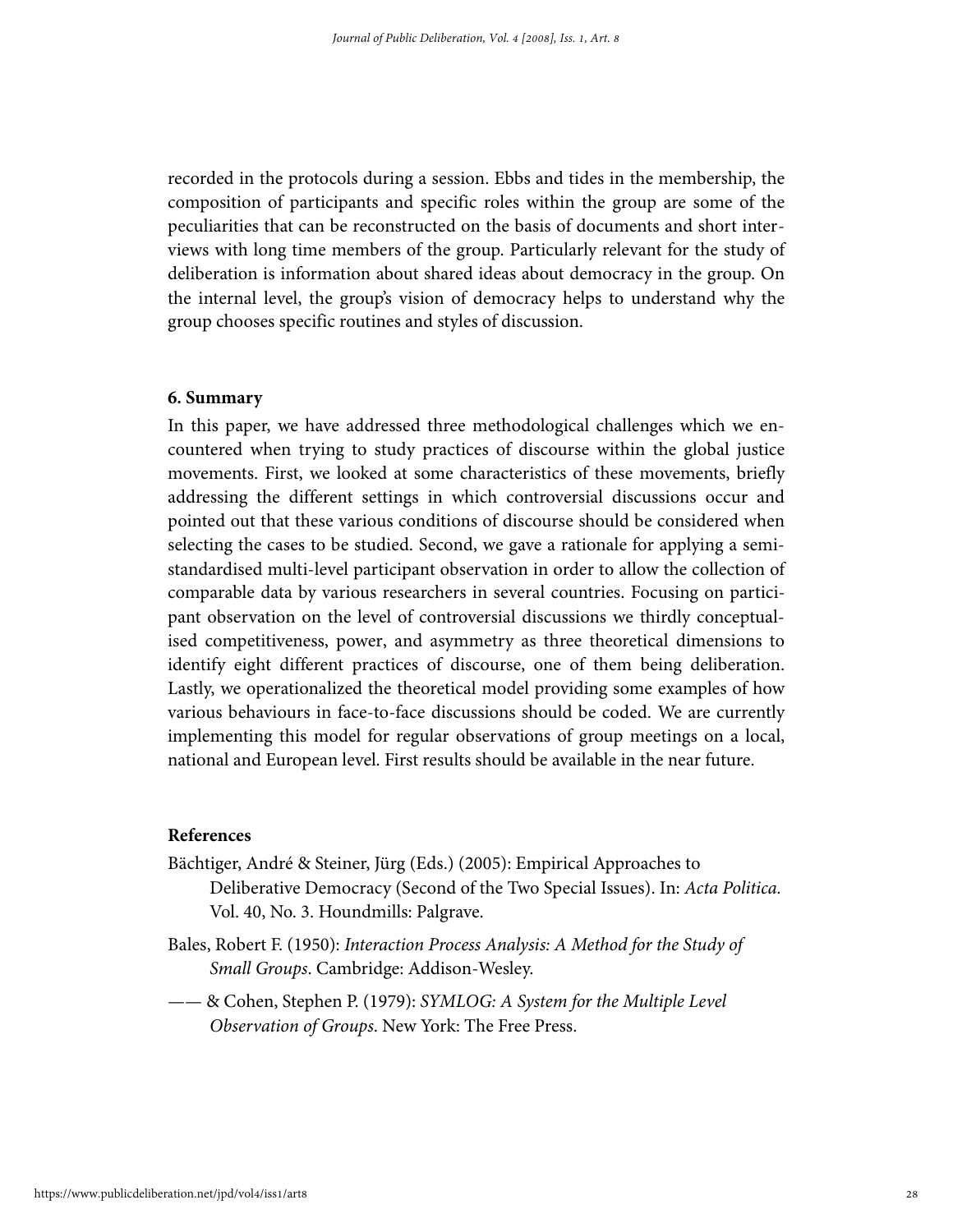- Brand, Ulrich, Brunnengräber, Achim, Schrader, Lutz, Stock, Christian & Wahl, Peter (Eds.) (2000): Global Governance: Alternative zur neoliberalen Globalisierung? Münster: Westfälisches Dampfboot.
- Burawoy, Michael (1998): The Extended Case Method. In: Sociological Theory, Vol. 16, No. 1. pp. 4–33.
- Burkhalter, Stephanie, John Gastil and Todd Kelshaw (2002): A Conceptual Definition and Theoretical Model of Public Deliberation in Small Face-to-Face Groups. In: Communication Theory, Vol. 12, No. 4. pp. 398-422.
- Chambers, Simone (2003): Deliberative Democratic Theory. In: Annual Review of Political Science, Vol. 6. pp. 307–326.
- Connolly, William E. (1991): Identity, Difference: Democratic Negotiations of Political Paradox. Ithaca und London: Cornell University Press.
- Dahl, Robert A. (1971): Polyarchy, Participation and Opposition. New Haven/London: Yale University Press.
- della Porta, Donatella (2005): Making the Polis: Social Forums and Democracy in the Global Justice Movement. In: Mobilization, Vol. 10, No. 1. pp. 73-04.
- —— & Diani, Mario (1999): Social Movements: An Introduction. Oxford and Malden MA.: Blackwell.
- —— & Rucht, Dieter (1995): Left-libertarian Movements in Context: A Comparison of Italy and West Germany, 1965 - 1990. In: J. Craig Jenkins & Bert Klandermans (Eds.): The Politics of Social Protest. Comparative Perspectives on States and Social Movements. London: UCL Press. pp. 229– 272.
- Doerr, Nicole (2006): Thinking Democracy and Public Space across Borders: The Case of Multilingualism and Democracy in the European Social Forums. Paper prepared for the ISA World Congress held July 23-30, 2006 in Durban, South Africa.
- (2007): Is "Another" Public Sphere Actually Possible? The Case of "Women" Without" in the European Social Forum Process as a Critical Test for Deliberative Democracy. In: Journal of International Women's Studies, Vol. 8, No. 3, pp. 71–87. URL: http://www.bridgew.edu/SoAS/jiws/April07/Doerr.pdf, accessed: 26 July 2007.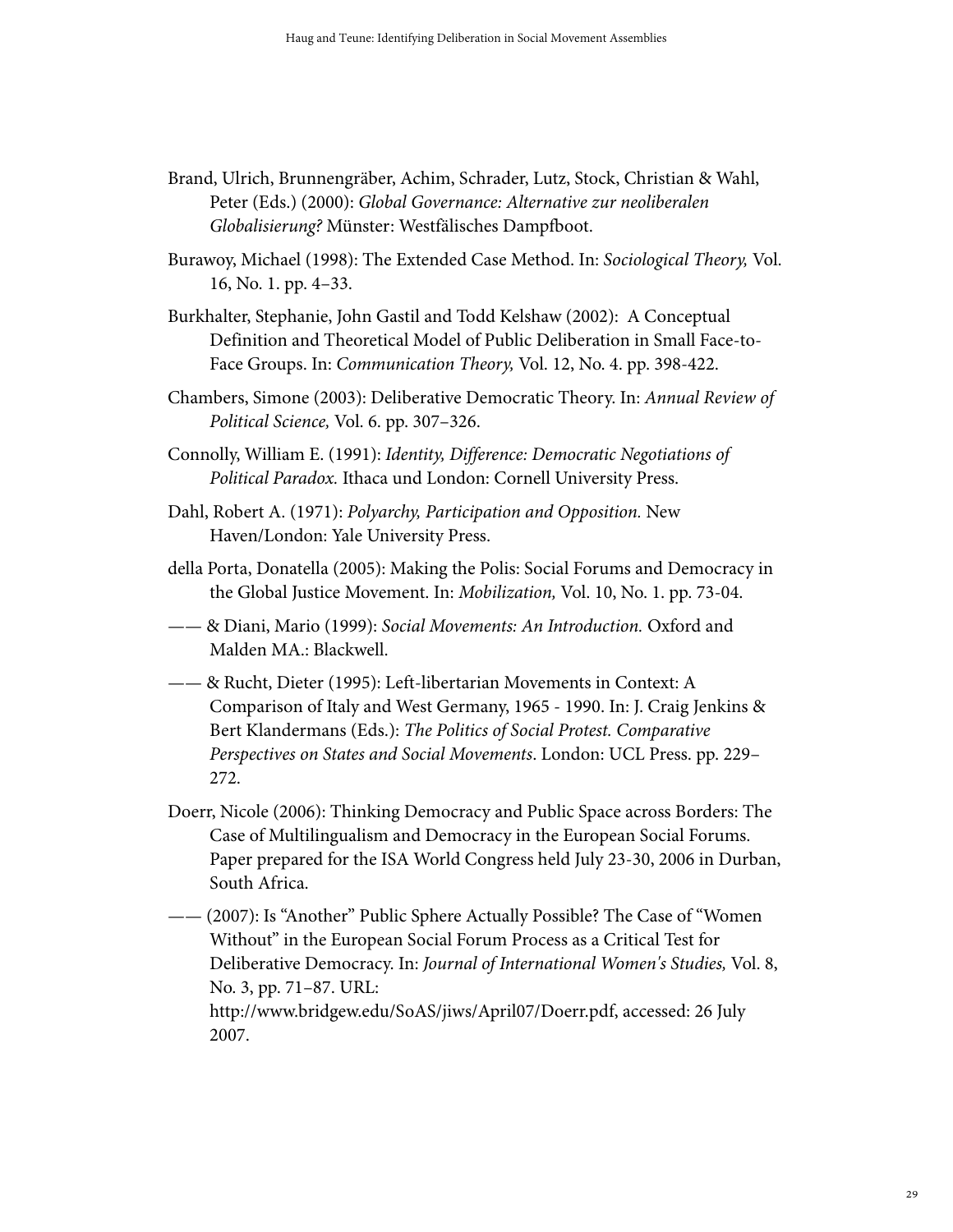- Dryzek, John S. (2000): Deliberative Democracy and Beyond. Liberals, Critics, Contestations. Paperback edition 2002. Oxford, New York: Oxford University Press.
- Eliasoph, Nina (1998): Avoiding Politics. How Americans Produce Apathy in Everyday Life. Cambridge: Cambridge University Press.
- —— & Lichterman, Paul (1999): "We Begin with our Favourite Theory..." Reconstructing the Extended Case Method. In: Sociological Theory, Vol. 17 No. 2. pp. 228-234.
- —— & Lichterman, Paul (2003): Culture in Interaction. American Journal of Sociology, Vol. 108, No. 4. pp. 735–794. URL: http://www.journals.uchicago.edu/AJS/journal/issues/v108n4/040241/ 040241.web.pdf, accessed: 26 July 2007
- Fenno, Richard F. (1978): Home Style: House Members in Their Districts. Boston and Toronto: Little Brown.
- Ferree, Myra M.; Gamson, William A.; Gerhards, Jürgen & Rucht, Dieter (2002): Four Models of the Public Sphere in Modern Democracies. In: Theory and Society, Vol. 31, No. 3, pp. 289–324.
- Fietkau, Hans-Joachim & Trénel, Mathias (2002): Interaktionsmuster in einem Diskursverfahren zur Indikatorenentwicklung im Umweltbereich. Berlin: Social Science Research Center Berlin (WZB) (Discussion Paper FS II 02 - 301). URL: http://skylla.wz-berlin.de/pdf/2002/ii02-301.pdf, accessed: 26 July 2007.
- Fisch, Rudolf (1994): Eine Methode zur Analyse von Interaktionsprozessen beim Problemlösen in Gruppen. In: Gruppendynamik, Vol. 25, No. 2. pp. 149–168.
- Flynn, Jeffrey (2004): Communicative Power in Habermas's Theory of Democracy. In: European Journal of Political Theory, Vol. 3, No. 4, pp. 433–454.
- French, John R. P. & Raven, Bertram H. (1960): The Bases of Social Power. In: Dorwin Cartwright & Alwin F. Zander (Eds.): Group Dynamics: Research and theory. Evanston, IL: Row, Peterson. pp. 607-623.
- Friedrichs, Jürgen & Lüdtke, Hartmut (1973): Teilnehmende Beobachtung. Einführung in die sozialwissenschaftliche Feldforschung. Weinheim/Basel: Beltz.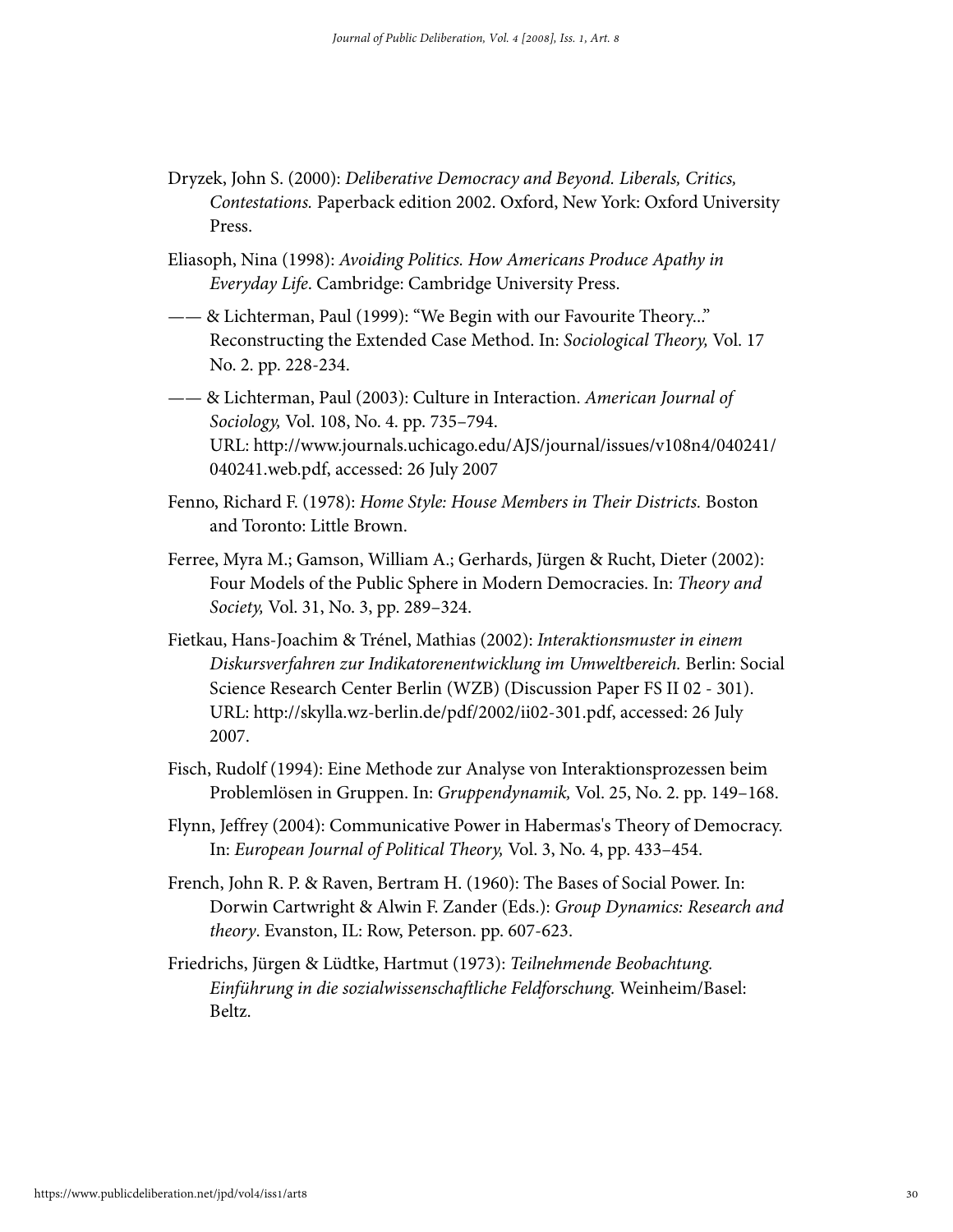- Gastil, John (1993a): Democracy in Small Groups: Participation, Decision Making, and Communication. Philadelphia, PA: New Society Publ.
- —— (1993b): Identifying Obstacles in Small Group Democracy. In: Small Group Research, Vol. 24, No. 1. pp. 5–27.
- Gerhards, Jürgen (1997): Diskursive versus liberale Öffentlichkeit. Eine empirische Auseinandersetzung mit Jürgen Habermas. In: Kölner Zeitschrift für Soziologie und Sozialpsychologie, Vol. 49, No. 1. pp. 1–34.
- —— & Rucht, Dieter (1992): Mesomobilization: Organizing and Framing in Two Protest Campaigns in West Germany. In: The American Journal of Sociology, Vol. 98, No. 3. pp. 555–596.
- Glasius, Marlies (2005): Deliberation or Struggle? Civil Society Traditions Behind the Social Forums. In: ephemera, Vol. 5, No. 4, pp. 240–252. URL: http://www.ephemeraweb.org/journal/5-2/5-2glasius.pdf, accessed: 26 July 2007
- Goffman, Erving (1959): The Presentation of Self in Everyday Life. Garden City, NY: Doubleday.
- Habermas, Jürgen (1973): Wahrheitstheorien. In: Helmut Fahrenbach (Ed.): Wirklichkeit und Reflexion. Pfullingen: Neske. pp. 211–265.
- —— (1996): Between facts and norms: Contributions to a discourse theory of law and democracy. 4th ed. 2001. Cambridge Mass: MIT Press.
- —— (2005): Concluding Comments on Empirical Approaches to Deliberative Politics. Acta Politica, Vol. 40, No. 3. pp. 384–392.
- Haug, Christoph (2006): Democracy in Movements: Analysing Practices of Decision-Making within the European Social Forums Process Using the Public Arena Model. Paper prepared for the Cortona Colloquium 2006 on "Cultural Conflicts, Social Movements and New Rights: A European Challenge" held 20-22 October 2006 in Cortona, Italy. URL: http://www.fondazionefeltrinelli.it/it/risorse\_digitali/papers/colloquio-dicortona-2006/christoph-haug/, accessed: 26 July 2007.
- Holt, Lynn (1993): Rationality is hard work: An alternative interpretation of disruptive effects of thinking about reasons. In: Philosophical Psychology, Vol. 6, No. 3. pp. 251–266.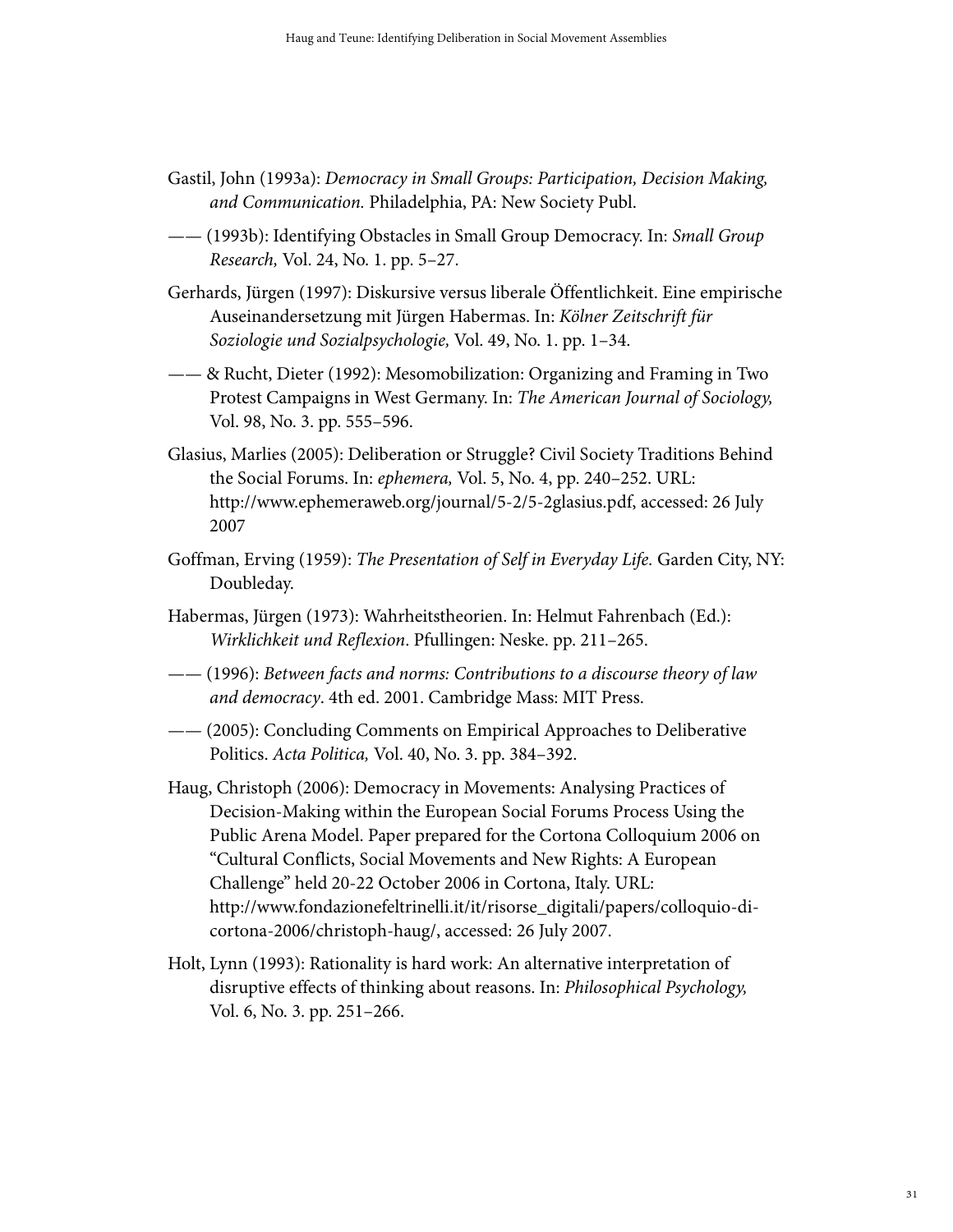- —— (1999): Rationality is still hard work: Some further notes on the disruptive effects of deliberation. In: Philosophical Psychology, Vol. 12, No. 2. pp. 215-219.
- Honig, Bonnie (1996): Difference, Dilemmas and the Politics of Home. In: Seyla Benhabib (Ed.): Democracy and Difference: Contesting the Boundaries of the Political. Princeton, N.J.: Princeton University Press. pp. 257–277.
- Ibarra, Pedro (2003): The Social Movements: From Promoters to Protagonists of Democracy. In: Pedro Ibarra (Ed.): Social Movements and Democracy. New York and Hampshire: Palgrave Macmillan. pp. 1–19.
- Janssen, Davy & Kies, Raphaël (2005): Online Forums and Deliberative Democracy. In: Acta Politica, Vol. 40, No. 3. pp. 317–335.
- Kaschuba, Wolfgang (2003): Anmerkungen zum Gesellschaftsvergleich aus ethnologischer Perspektive. In: Hartmut Kaelble & Jürgen Schriewer (Eds.): Vergleich und Transfer. Frankfurt: Campus. pp. 341–350.
- Koopmans, Ruud (1995): Democracy from Below. New Social Movements and the Political System in West Germany. Boulder: Westview Press.
- Leach, Darcy K. (2006): The Way is the Goal: Ideology and the Practice of Collectivist Democracy in German New Social Movements. Ph.D. Dissertation, University of Michigan, Department of Sociology. Ann Arbor.
- Lichtermann, Paul (1996): The search for political community: American activists reinventing commitment. Cambridge: Cambridge University Press.
- —— (1998): What Do Movements Mean? The Value of Participant-Observation. In: Qualitative Sociology, Vol. 21, No. 4. pp. 401–418.
- —— (2002): Seeing Structure Happen: Theory-Driven Participant Observation. In: Bert Klandermans & Suzanne Staggenborg (Eds.): Methods of Social Movement Research. Minneapolis: University of Minnesota Press. pp. 118-145.
- Mansbridge, Jane (2003): Consensus in Context: A Guide for Social Movements. In: Patrick G. Coy (Ed.): Consensus Decision Making, Northern Ireland and Indigenous Movements (Research in Social Movements, Conflicts and Change: Vol. 24) Amsterdam: JAI. pp. 229–253.
- ——; Hartz-Karp, Janette; Amengual, Matthew & Gastil, John (2006): Norms of Deliberation: An Inductive Study. In: Journal of Public Deliberation, Vol. 2,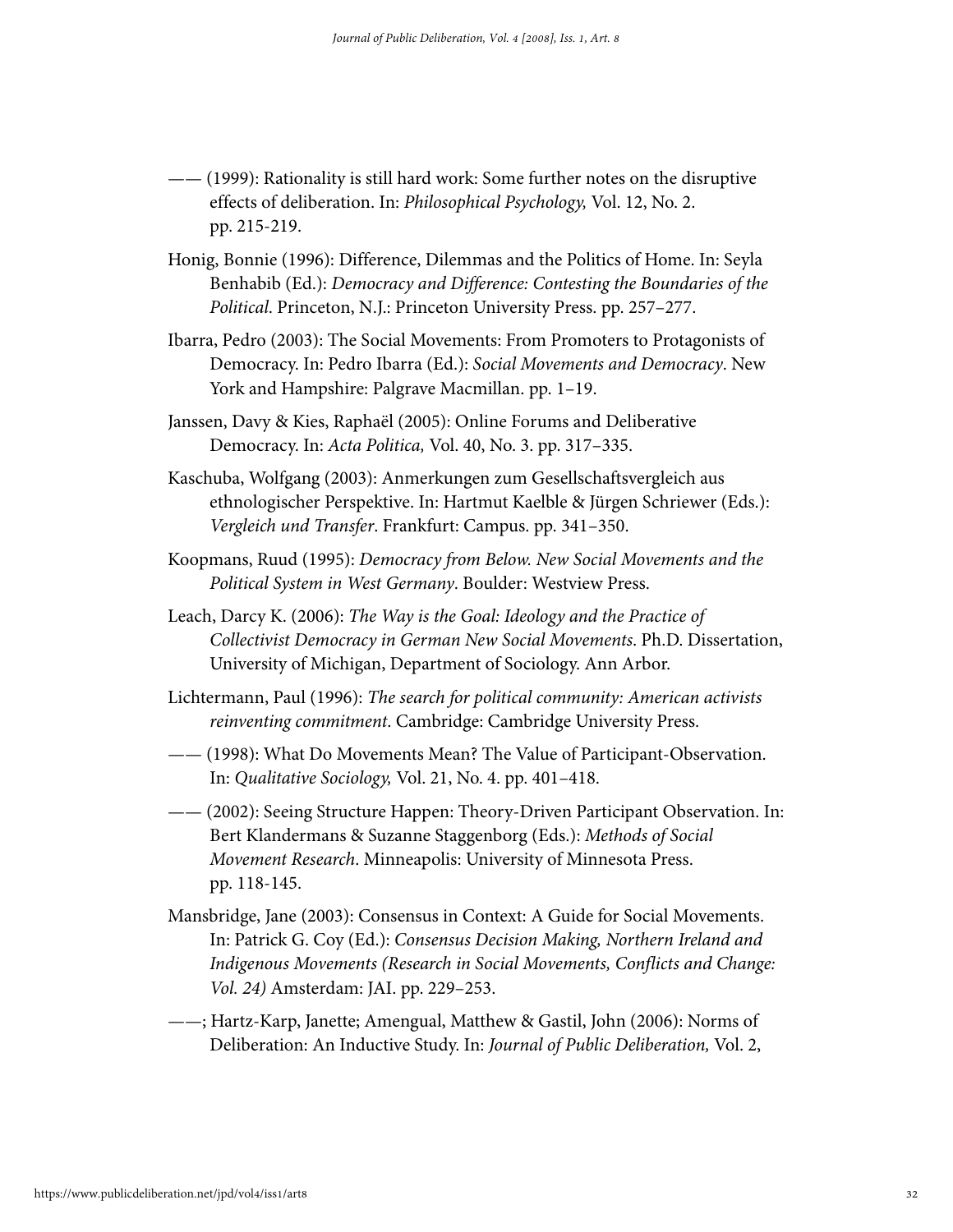No. 1. Article 7. URL: http://services.bepress.com/jpd/vol2/iss1/art7, accessed: 26 July 2007.

- McAdam, Doug (1988): Micromobilization Contexts and Recruitment to Activism. In: Bert Klandermans, Hanspeter Kriesi & Sidney Tarrow (Eds.): International Social Movement Research: From Structure to Action. Greenwich: JAI Press. pp. 125–154.
- Medearis, John (2004): Social Movements and Deliberative Democratic Theory. In: British Journal of Political Science, Vol. 35. pp. 53–75.
- Mouffe, Chantal (1996): Democracy, Power and 'the Political'. In: Seyla Benhabib (Ed.): Democracy and Difference: Contesting the Boundaries of the Political. Princeton, N.J.: Princeton University Press. pp. 245–256.
- —— (2000): Deliberative Democracy or Agonistic Pluralism. Wien: Institute for Advanced Studies (IHS) (Political Science Series 72). URL: http://www.ihs.ac.at/publications/pol/pw\_72.pdf, accessed: 26 July 2007.
- Neidhardt, Friedhelm (Ed.) (1983): Gruppensoziologie: Perspektiven und Materialien. Kölner Zeitschrift für Soziologie und Sozialpsychologie, Sonderheft 25. Opladen: Leske & Budrich.
- Norris, Pippa (2002): Democratic Phoenix: Reinventing Political Activism. Cambridge: Cambridge University Press.
- Ohlemacher, Thomas (1993): Social Relays: Micro Mobilization via the Meso-Level. Berlin: Social Science Research Center (WZB) (Discussion paper FS III 92- 104).
- Polletta, Francesca (2002): Freedom is an Endless Meeting: Democracy in American Social Movements. Chicago: University of Chicago Press.
- Rucht, Dieter. 2002. Herausforderungen für die globalisierungskritischen Bewegungen. In: Forschungsjournal Neue Soziale Bewegungen, Vol. 15, No. 1. pp. 16-21.
- ——; Teune, Simon & Yang, Mundo (2007): Global Justice Movements in Germany. In: Donatella della Porta (Ed.): The Global Justice Movement: A Crossnational and Transnational Perspective. Boulder: Paradigm Press. pp. 157-183
- Ryfe, David M. (2005): Does Deliberative Democracy Work? In: Annual Review of Political Science, Vol. 8. pp. 49–71.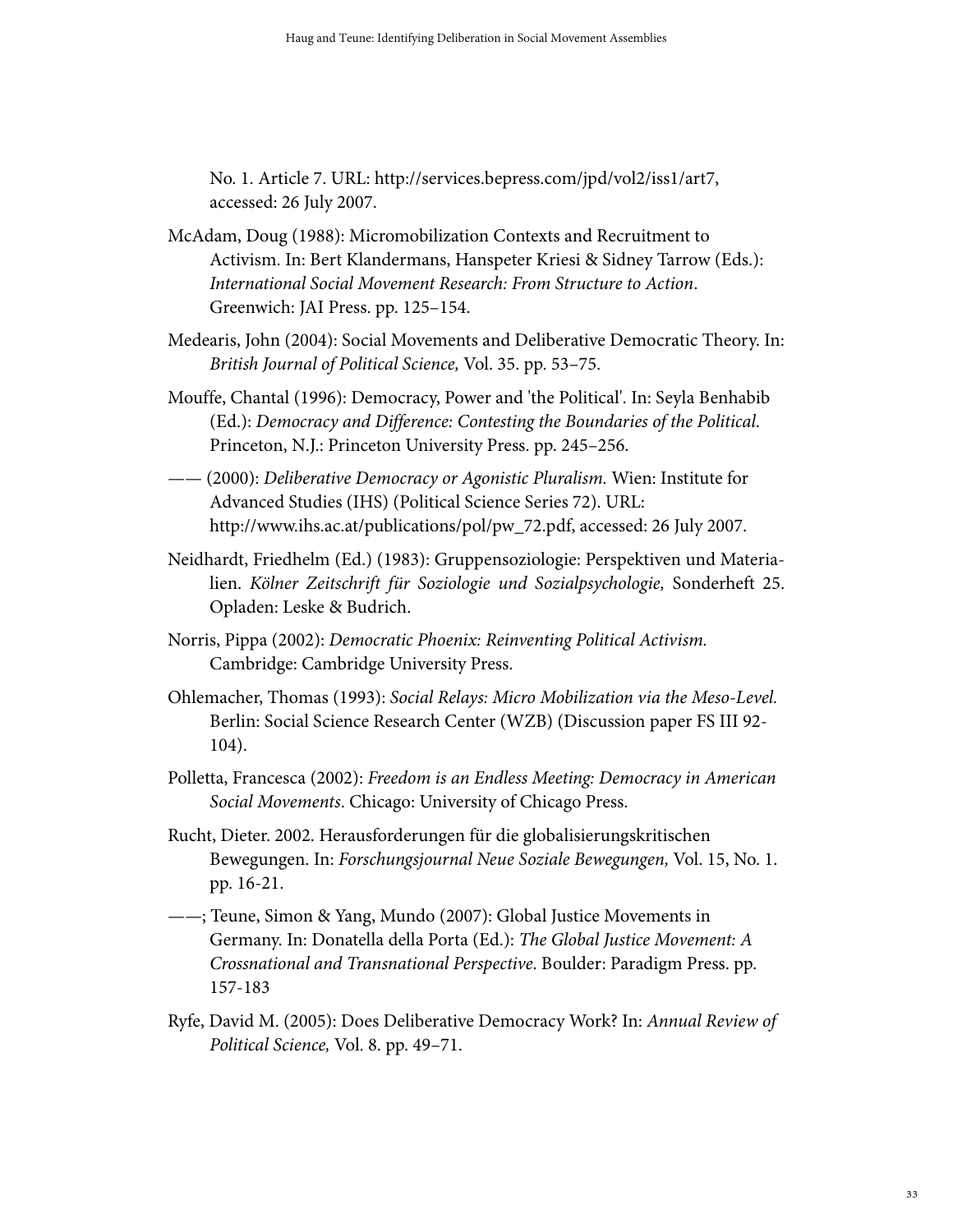- —— (2006): Narrative and Deliberation in Small Group Forums. In: *Journal of* Applied Communication Research, Vol. 34, No. 1, pp. 72–93.
- Sanders, Lynn M. (1997): Against Deliberation. In: Political Theory, Vol. 25, No. 3. pp. 347-376.
- Schäfers, Bernhard (Ed.) (1994): Einführung in die Gruppensoziologie (2nd ed.). Heidelberg, Wiesbaden: Quelle & Meyer.
- Schöne, Helmar (2003): Die teilnehmende Beobachtung als Datenerhebungsmethode in der Politikwissenschaft: Methodologische Reflexion und Werkstattbericht. In: Forum Qualitative Social Research, Vol. 4, No. 2. URL: http://www.qualitative-research.net/fqs-texte/2-03/2-03schoened.htm, accessed: 26 July 2007.
- Snyder, Anna (2003): Critiquing Consensus: An Analysis of Processes Designed for Non-Governmental Collaboration. In: Patrick G. Coy (Ed.): Consensus Decision Making, Northern Ireland and Indigenous Movements (Research in Social Movements, Conflicts and Change: Vol. 24) Amsterdam: JAI. pp. 31–60.
- Steiner, Jürg; Bächtiger, André & Spörndli, Markus (2004): The Real World of Deliberation: Favourable Conditions and Substantive Outcomes. Florence: European University Institute (EUI Working Paper SPS No. 2004/17). URL: http://cadmus.iue.it/dspace/bitstream/1814/2634/1/sps2004-17.pdf, accessed: 26 July 2007.
- Trénel, Mathias (2004): Measuring the Deliberativeness of Online Discussions: Coding Scheme 2.4. Unpublished manuscript. Berlin: Social Science Research Center (WZB). URL: http://www.wz-berlin.de/~trenel/tools/quod\_2\_4.pdf, last update: 18 October 2004, accessed: 26 July 2007.
- —— (2006): Facilitating Deliberation Online: What Difference does it make? Paper prepared for the 2nd Annual Conference on Online Deliberation held May 20-22, 2006 at Standord University in Stanford, CA, USA. URL: http://www.online-deliberation.net/conf2005/viewpaper.php?id=51, accessed: 26 July 2007.
- Tully, James (1999): The Agonic Freedom of Citizens. In: Economy and Society, Vol. 28, No. 2. pp. 161–182.
- West, Mark & Gastil, John (2004): Deliberation at the Margins: Participant Accounts of Face-to-Face Public Deliberation at the 1999-2000 World Trade